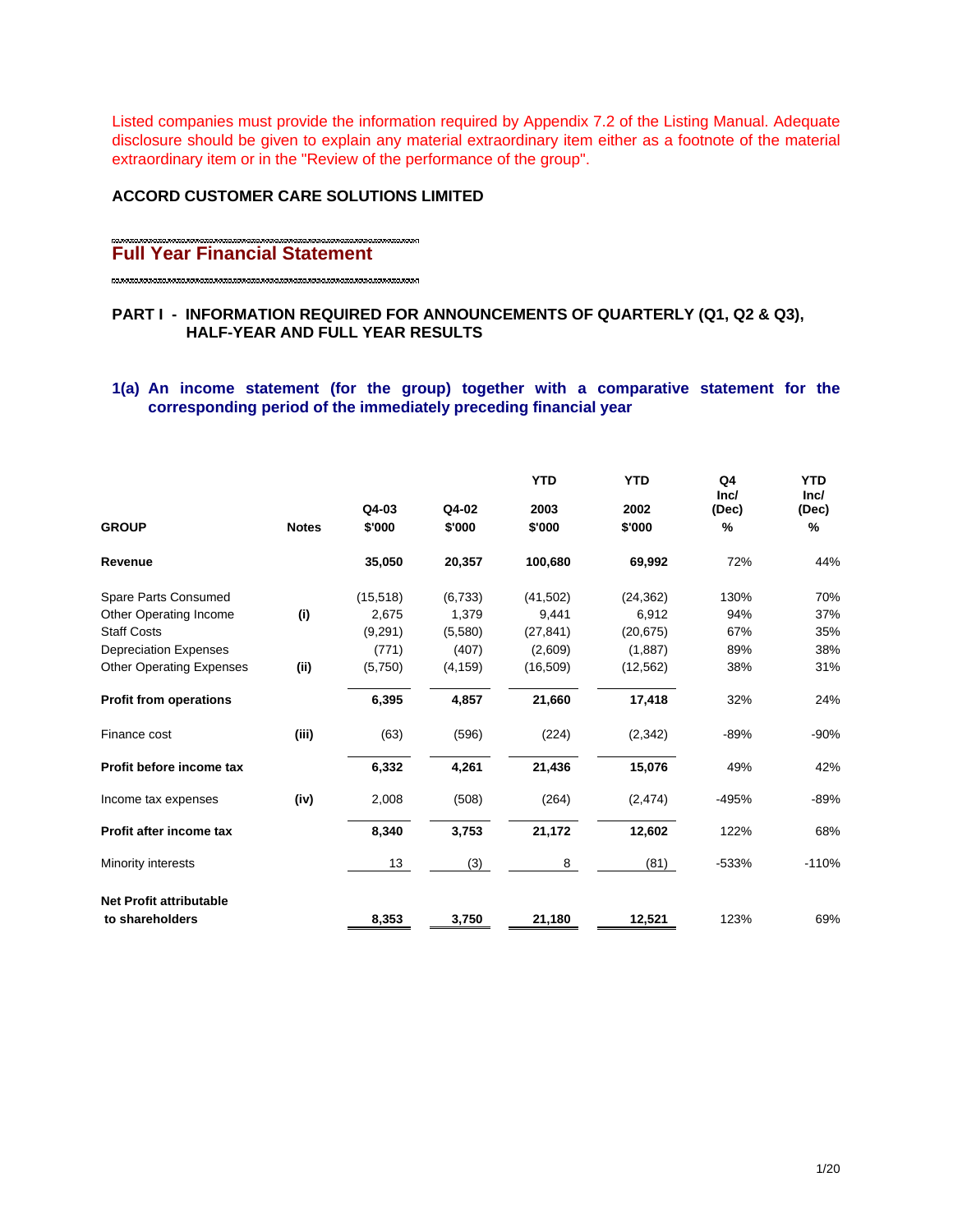## **1(a) (i) Other operating income consist of the following:**

|                                                                        |              |        |        | <b>YTD</b> | <b>YTD</b> |
|------------------------------------------------------------------------|--------------|--------|--------|------------|------------|
| Group                                                                  |              | Q4-03  | Q4-02  | 2003       | 2002       |
|                                                                        | <b>Note</b>  | \$'000 | \$'000 | \$'000     | \$'000     |
| Management and corporate advisory fee                                  | 1            | 1,186  |        | 4,288      | 1,286      |
| Royalty Income                                                         |              |        |        | 1,238      | 530        |
| Foreign currency exchange                                              |              |        |        |            |            |
| adjustment gain - net                                                  | $\mathbf{2}$ | 469    | 230    | 2,280      | 597        |
| Interest income from non - related companies                           |              | 48     |        | 167        | 34         |
| Imputed cost of free inventories now sold                              |              |        |        |            | 765        |
| Government grant                                                       |              |        |        | 229        |            |
| Software licensing fee                                                 |              |        | 500    |            | 500        |
| Recovery of stocks written off from former<br>holding company          | 3            | 652    |        | 652        |            |
| Reimbursement of expenses by a minority<br>shareholder of a subsidiary |              |        |        |            | 109        |
| Others                                                                 |              | 320    | 79     | 587        | 811        |
|                                                                        |              | 2,675  | 809    | 9,441      | 4,632      |
| Reimbursement of interest expense                                      |              |        | 570    |            | 2,280      |
|                                                                        |              | 2,675  | 1,379  | 9,441      | 6,912      |

#### **Note 1 : Management and corporate advisory fee**

The Group has entered into management and corporate advisory agreements with third parties to manage the operations for five companies in the People's Republic of China ("PRC"), India and Singapore. The scope of services includes, *inter alia,* managing the day-to-day operations, providing necessary technical support, conducting market surveys, developing annual business plan and providing training of management and technical personnel. The Group has acquired four out of five of these companies for which the legal completion of the acquisitions are still in progress. The management and corporate advisory fee from the remaining company is insignificant.

#### **Note 2 : Foreign currency exchange gain**

Foreign currency exchange gain in fourth quarter of 2003 is mainly due to appreciation of Euro and AUD against SGD.

Currently, the Group's revenue and trade receivables derived or sourced outside Singapore as well as the Group's cost of spare parts and trade payables are mainly denominated in Euro and USD. In addition, the Group has bank balances, other receivables and other payables denominated in AUD, Euro and USD. The Group maintains only sufficient balance of the foreign currencies to meet its operational requirements. The Group currently utilise the natural hedge arising from sales and purchases denominated in those foreign currencies to minimise its exposure to foreign currency movements and does not engage in other forms of hedging. However, management may consider hedging the net exposure if it is deemed necessary or prudent to do so.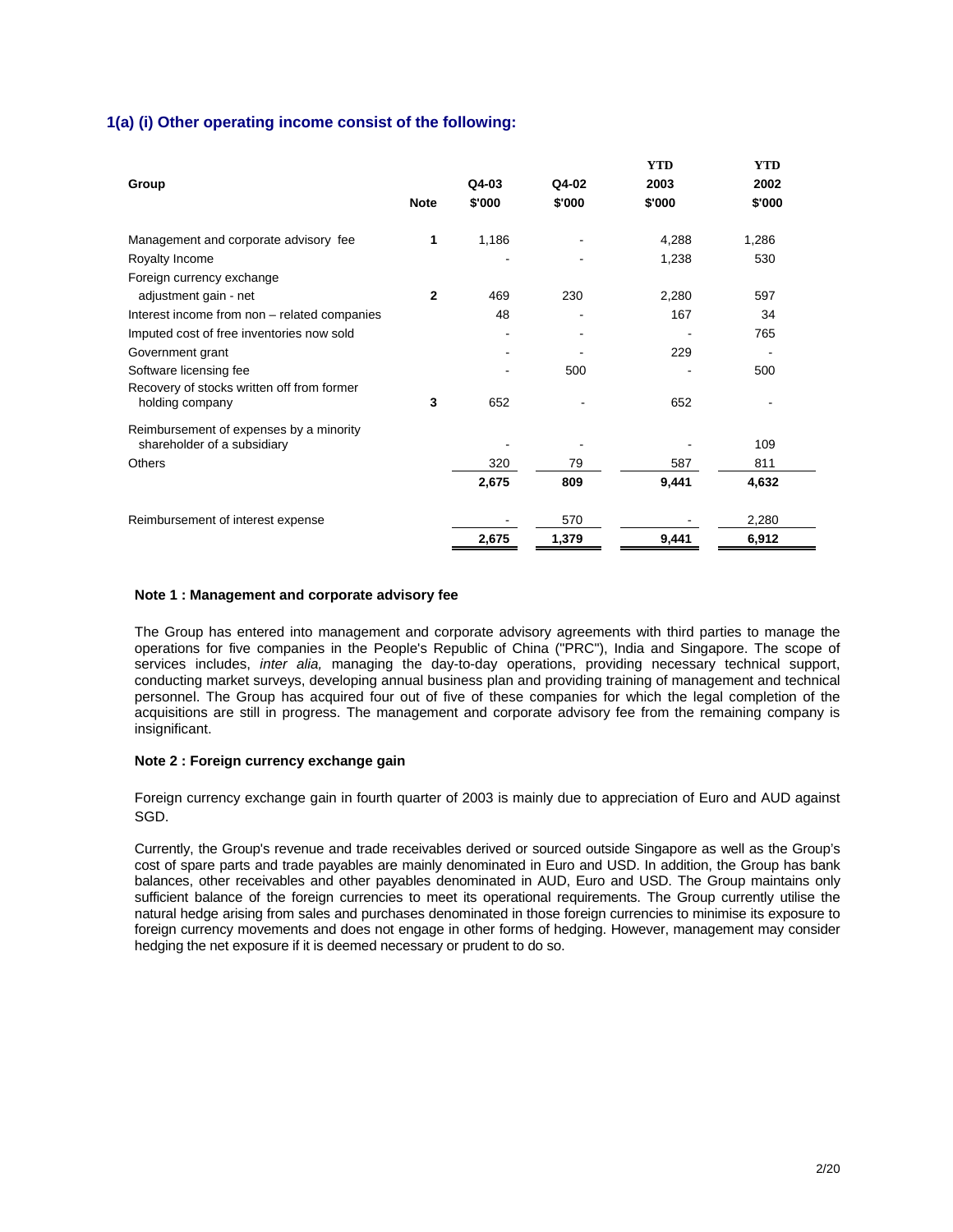#### **Note 3 : Recovery of stocks written off from former holding company**

This represents the reimbursement from its former holding company, Accord Express Holdings Pte Ltd ("AEH") for the write-off of obsolete inventories for the Group's distribution management solutions ("DMS") operations (previously referred to as third party logistics (3PL)) amounting to \$652,000 during the financial year. The DMS project was sub-contracted to AEH, which was responsible for maintaining the inventories. AEH had agreed to the reimbursement for the loss suffered by ACCS, which was paid in full during the financial year. The cost of write off of obsolete inventories has been included in spare parts consumed.

## **1(a)(ii) Included in other operating expenses are the following:**

|                                                  |        |         | <b>YTD</b> | <b>YTD</b> |
|--------------------------------------------------|--------|---------|------------|------------|
|                                                  | Q4-03  | $Q4-02$ | 2003       | 2002       |
| Group                                            | \$'000 | \$'000  | \$'000     | \$'000     |
| Amortisation of goodwill on consolidation        | 172    | 155     | 628        | 523        |
|                                                  |        |         |            |            |
| Amortisation of other goodwill                   | 22     |         | 86         |            |
| (Gain) / Loss on disposal of plant and equipment |        | 6       | (2)        | 74         |
| Minimum lease payments under operating lease     | 1.485  | 1.315   | 5.045      | 3,553      |
| Allowances for doubtful trade receivables        | 128    |         | 128        | 43         |
| Reversal for doubtful trade receivables          | 16     |         | (30)       | (161)      |
| Allowances for inventories                       | 227    | 19      | 277        | 19         |

# **1(a)(iii) Finance cost consist of the following:**

| Group                                     | Q4-03<br>\$'000 | Q4-02<br>\$'000 | <b>YTD</b><br>2003<br>\$'000 | <b>YTD</b><br>2002<br>\$'000 |
|-------------------------------------------|-----------------|-----------------|------------------------------|------------------------------|
| Interest expense to non-related companies | $\,$            | $\blacksquare$  |                              | 16                           |
| Interest on bonds                         |                 | 570             |                              | 2,280                        |
| Interest on bank loans                    | 64              | 26              | 224                          | 46                           |
|                                           | 64              | 596             | 224                          | 2,342                        |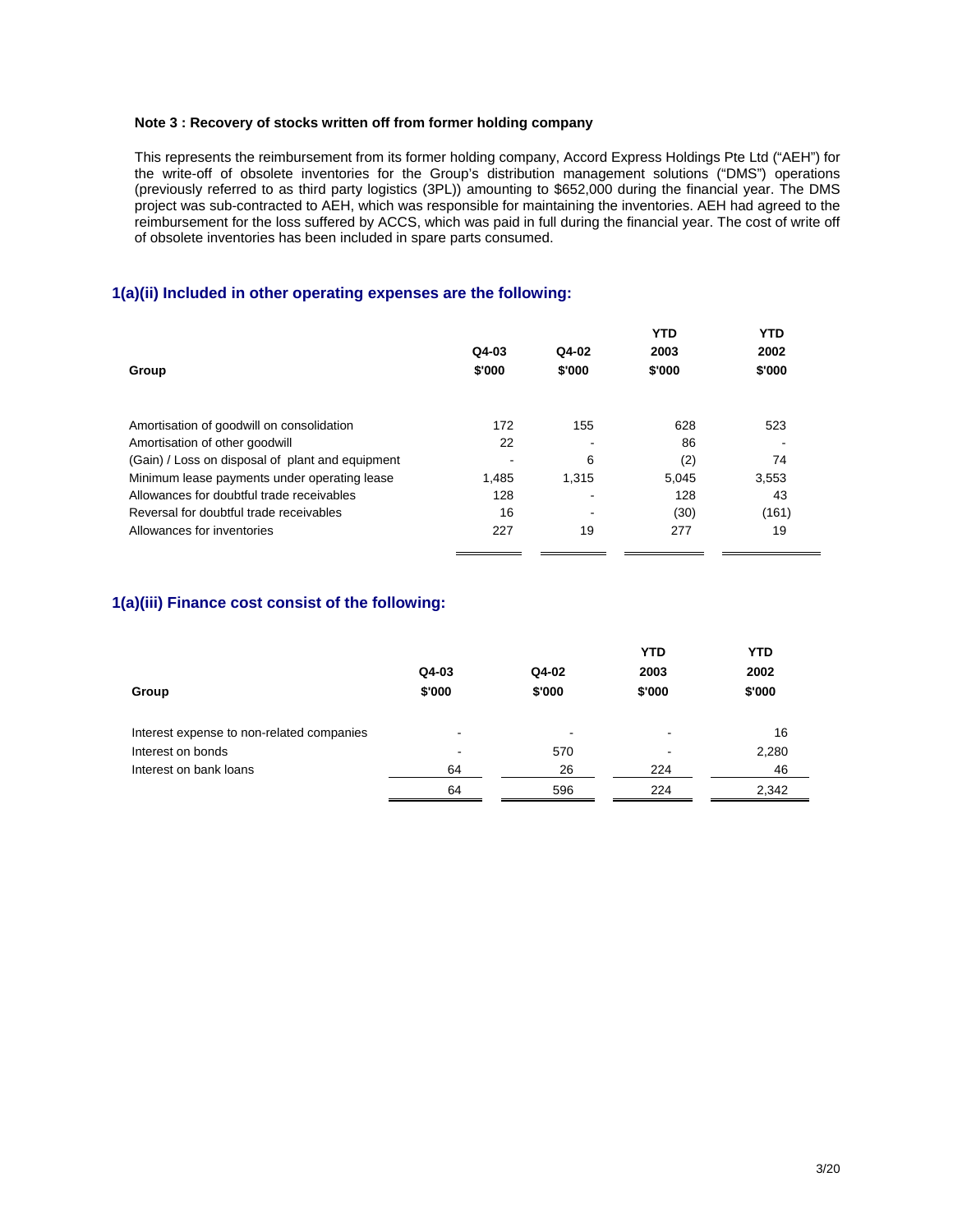#### **1(a)(iv) Income tax expenses consist of the following:**

|                                          | <u>Group</u> |        |
|------------------------------------------|--------------|--------|
|                                          | 2003         | 2002   |
|                                          | \$'000       | \$'000 |
| Current tax                              | 963          | 2,330  |
| Deferred tax                             | 255          | 144    |
|                                          | 1,218        | 2,474  |
| Less overprovision of tax in prior years | (954)        | $\sim$ |
| Total                                    | 264          | 2,474  |

The Economic Development Board of Singapore granted a 5-year Development and Expansion Incentive under the Business Headquarters Programme, to the company commencing from January 1, 2002.

Subject to certain conditions, income derived by the company for its qualifying activities, in excess of a base of \$1,095,000, will be taxed at a concessionary rate of 13%. Income from non-qualifying activities and the base of \$1,095,000 will be taxed at the standard Singapore income tax rate.

The income tax expense for the Group varied from the amount of income tax expense determined by applying the Singapore tax rate of 22% (2002 : 22%) to profit before income tax as follows:

|                                        | Group   |        |  |
|----------------------------------------|---------|--------|--|
|                                        | 2003    | 2002   |  |
|                                        | \$'000  | \$'000 |  |
| Tax expense at the statutory rate      | 4.716   | 3,317  |  |
| Non taxable income (note 1)            | (3,682) |        |  |
| Tax exempt income (note 2)             | (519)   | ۰      |  |
| Non deductible items                   | 884     | 172    |  |
| Tax savings on qualifying income       | (154)   | (591)  |  |
| <b>Others</b>                          | (27)    | (424)  |  |
|                                        | 1.218   | 2,474  |  |
| Over provision in prior years (note 3) | (954)   |        |  |
| <b>Net</b>                             |         | 2.474  |  |
|                                        |         |        |  |

## Note 1

Non taxable income are income captured in subsidiaries' books which are not subjected to income tax in the country of incorporation.

#### Note 2

Tax exempt income are income captured in a subsidiary's book whereby tax exemption is given by the tax authority.

#### Note 3

Overprovision of tax arises mainly from the PRC. Tax was provided in previous year prior to the confirmation of the tax exemption status of a subsidiary company in the PRC. The tax exempt status was confirmed in 2003 and therefore, the provision made in previous year was reversed in 2003.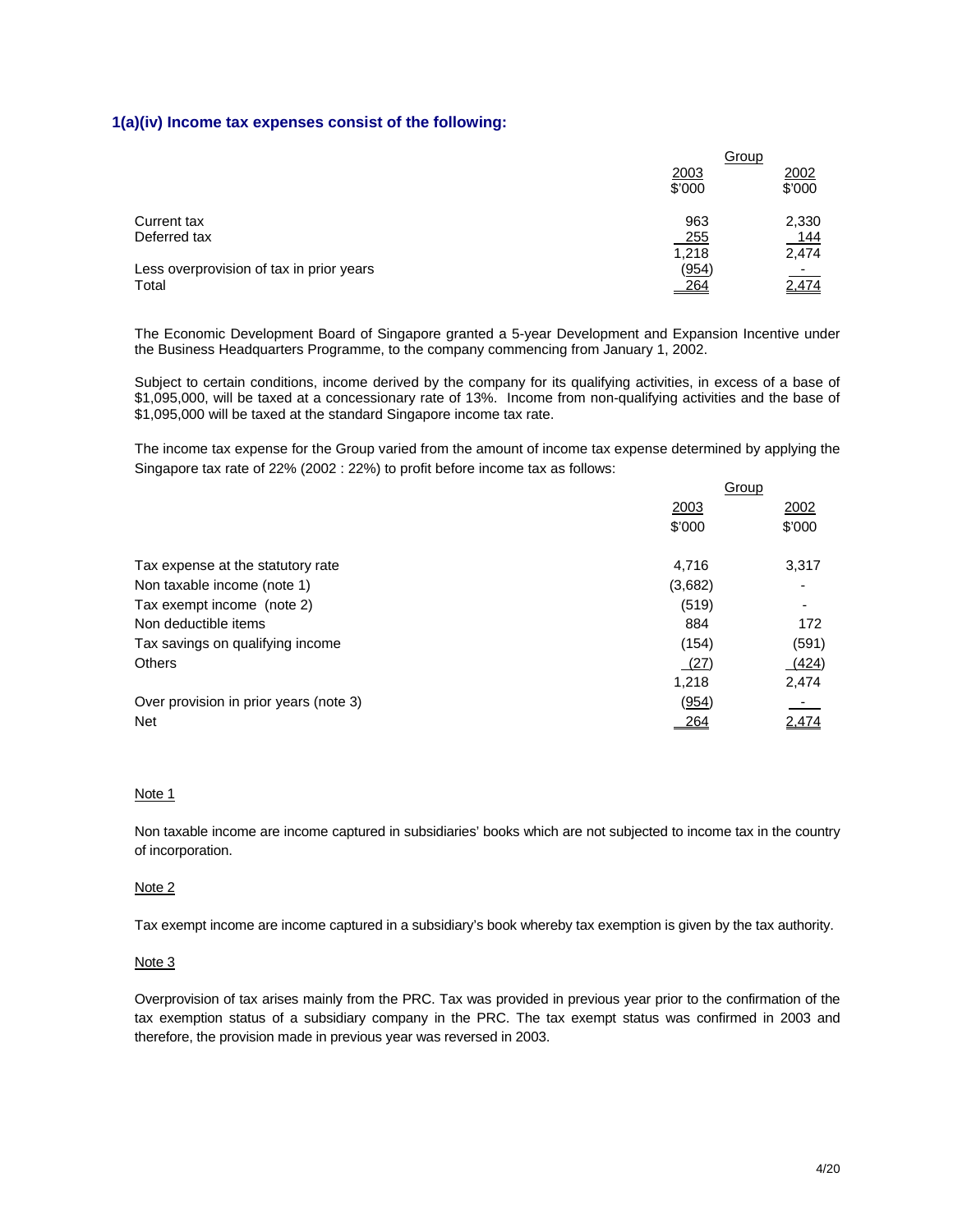## **1(b)(i) A balance sheet (for the issuer and group), together with a comparative statement as at the end of the immediately preceding financial year**

|                                      |              | Group    | Group    | Company  | Company  |
|--------------------------------------|--------------|----------|----------|----------|----------|
| <b>ASSETS</b>                        | <b>Notes</b> | 31/12/03 | 31/12/02 | 31/12/03 | 31/12/02 |
|                                      |              | \$'000   | \$'000   | \$'000   | \$'000   |
| <b>Current assets:</b>               |              |          |          |          |          |
| Cash                                 |              | 32,640   | 6,839    | 22,591   | 2,070    |
| Trade receivables                    | a            | 27,908   | 20,788   | 13,587   | 17,976   |
| Other receivables and prepayments    | b            | 11,047   | 9,336    | 39,398   | 23,832   |
| Inventories                          | c            | 15,440   | 9,621    | 3,773    | 6,295    |
| Total current assets                 |              | 87,035   | 46,584   | 79,349   | 50,173   |
| Non-current assets:                  |              |          |          |          |          |
| Investment in subsidiaries           |              |          |          | 23,836   | 13,147   |
| Investment in associate              |              | 500      |          | 500      |          |
| Other investments                    |              | 129      | 87       | 129      | 87       |
| Advance payments for investments     | d            | 18,296   |          | 18,296   |          |
| Property, plant and equipment        |              | 19,081   | 14,139   | 7,045    | 6,493    |
| Goodwill on consolidation            |              | 11,888   | 10,749   |          |          |
| Other goodwill                       |              | 2,219    |          | 1,013    |          |
| Total non-current assets             |              | 52,113   | 24,975   | 50,819   | 19,727   |
|                                      |              |          |          |          |          |
| <b>Total assets</b>                  |              | 139,148  | 71,559   | 130,168  | 69,900   |
|                                      |              |          |          |          |          |
| <b>Current liabilities:</b>          |              |          |          |          |          |
| <b>Bank Overdrafts</b>               |              |          | 57       |          | 57       |
| Trade payables                       | $\mathbf e$  | 9,435    | 8,180    | 9,235    | 17,744   |
| Other payables                       |              | 10,325   | 11,612   | 33,879   | 8,889    |
| Income tax payable                   |              | 1,371    | 3,838    | 526      | 1,487    |
| Obligations under finance leases     |              | 202      | 37       |          |          |
| Short-term bank loans                | f            | 24,941   | 4,740    | 18,000   | 4,740    |
| <b>Preference Shares</b>             |              |          | 997      |          | 997      |
| Bonds payable                        |              |          | 19,000   |          | 19,000   |
| <b>Total current liabilities</b>     |              | 46,274   | 48,461   | 61,640   | 52,914   |
| <b>Non-current liabilities:</b>      |              |          |          |          |          |
| Obligations under finance leases     |              | 108      | 182      |          |          |
| Deferred income tax                  |              | 842      | 574      | 912      | 712      |
| Total non-current liabilities        |              | 950      | 756      | 912      | 712      |
| Minority Interest                    |              | 485      | 262      |          |          |
| <b>Capital and reserves:</b>         |              |          |          |          |          |
| Issued capital                       |              | 15,829   | 5,000    | 15,829   | 5,000    |
| <b>Capital Redemption Reserve</b>    |              | 22       | 22       | 22       | 22       |
| Share premium reserve                |              | 42,098   |          |          |          |
|                                      |              |          |          | 42,098   |          |
| Foreign currency translation reserve |              | 544      | (299)    |          |          |
| Accumulated profits                  |              | 32,946   | 17,357   | 9,667    | 11,252   |
| Total equity                         |              | 91,439   | 22,080   | 67,616   | 16,274   |
| <b>Total liabilities and equity</b>  |              | 139,148  | 71,559   | 130,168  | 69,900   |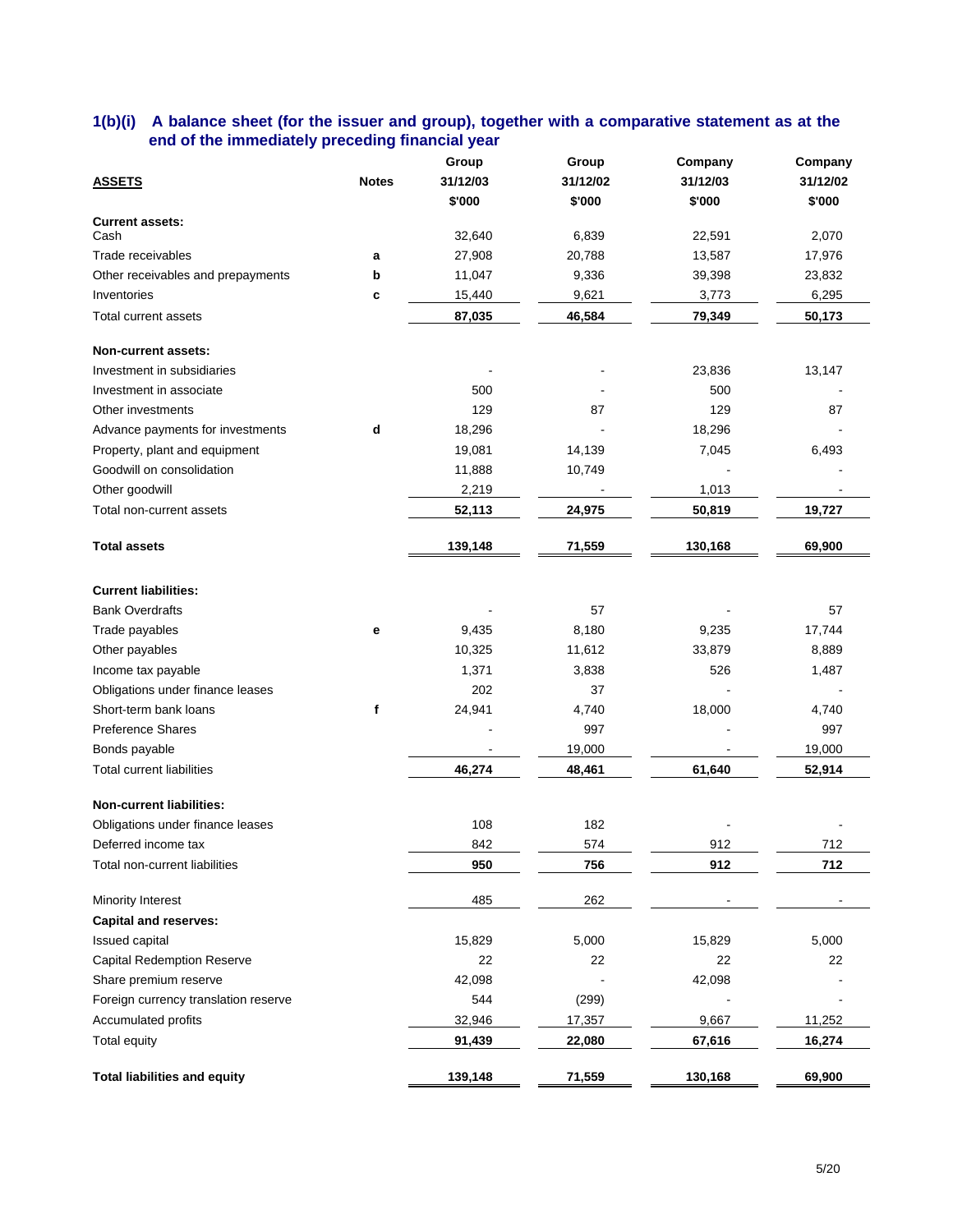#### **Note:**

#### **(a) Trade Receivables**

The trade receivables turnover day is 88 days for the year ended 2003 (87 days for year ended 2002) and the trade receivables aging is as follows:

|                         |      |     |                                     | Over 90     |         |
|-------------------------|------|-----|-------------------------------------|-------------|---------|
| Trade Receivables Aging |      |     | 1-30 Days 31 - 60 Days 61 - 90 Days | <b>Davs</b> | Total   |
| As at 31 December 2003  | .57% | 21% | 11%                                 | 11%         | 100%    |
| As at 30 September 2003 | 59%  | 14% | 7%                                  | 20%         | 100%    |
| As at 30 June 2003      | 61%  | 13% | 14%                                 | 12%         | $100\%$ |
| As at 31 March 2003     | 49%  | 18% | 8%                                  | 25%         | 100%    |

Included in trade receivables of the Group as at 31 December 2003 are DMS receivables amounting to \$6.8 million.

#### **(b) Other Receivables and Prepayments**

Included in other receivables are recoverables from certain repair management activities amounting to \$1.5 million. Apart from the above, other receivables include management and corporate advisory fee receivable of \$3.2 million, deposits for rental and utilities (\$2.1 million), prepayments (\$0.9 million), advances to investee companies (\$0.7million).

The receivables in respect of management and corporate advisory fee (\$3.2 million) and recoverables from certain repair management activities (\$1.5 million) are due from companies which the Group has acquired and for which legal completion of the acquisitions are still in progress. At the same time, the Group also owes two of these acquiree companies approximately \$1.5 million, which is reflected under trade payables of the Group.

#### **(c) Inventories**

Included in inventories of the Group are DMS stocks amounting to \$5.3 million.

#### **(d) Advance payments for investments**

|                                           | 2003<br>\$'000 |
|-------------------------------------------|----------------|
| Deposits and advances for acquisition of: |                |
| <b>Subsidiaries</b>                       | 14,246         |
| Associates                                | 1,500          |
| Other investments                         | 2,550          |
|                                           | 18.296         |

This represents deposits and advances paid by the company to third parties for equity stakes in investee companies for which the legal completion of the acquisition are still in progress.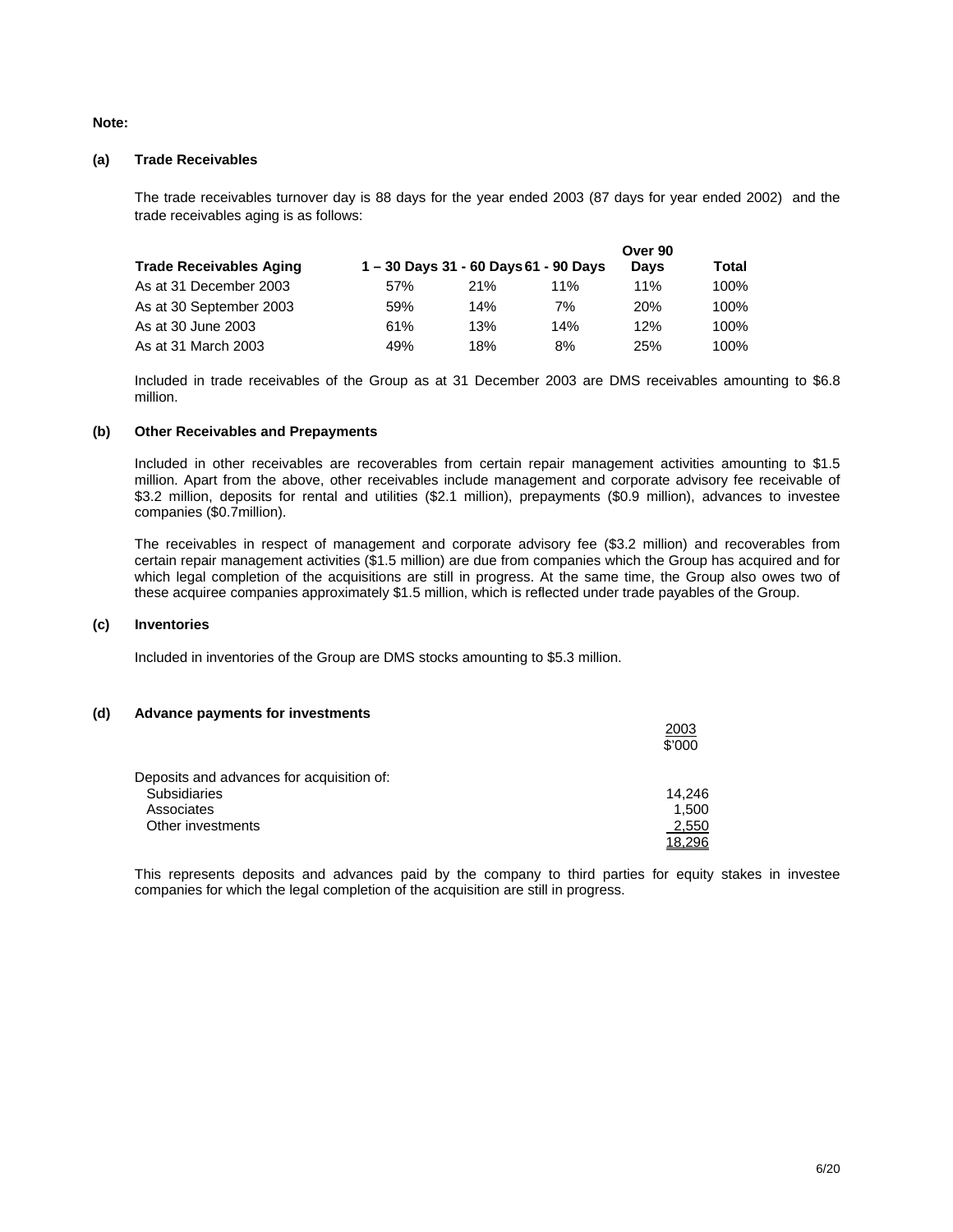#### **(e) Trade Payables**

Trade payables turnover day is 66 days for the year ended 2003. (79 days for year ended 2002)

#### **(f) Short-Term Bank Loans**

The bank loans of the Group are drawn down for the following:

|                                                                     | \$'000        |
|---------------------------------------------------------------------|---------------|
| Investment in PRC                                                   | 11.459        |
| DMS and certain repair management activities<br>Investment in India | 12.682<br>800 |
|                                                                     |               |
| Total                                                               | 24.941        |

#### **1(b)(ii) Aggregate amount of group's borrowings and debt securities**

#### **(a) Bank Overdraft and Loans**

**Amount repayable in one year or less, or on demand**

| As at 31 December 2003 |                    |                  | As at 31 December 2002 |
|------------------------|--------------------|------------------|------------------------|
| Secured (\$'000)       | Unsecured (\$'000) | Secured (\$'000) | Unsecured (\$'000)     |
| 7.143                  | 18.000             | 4.834            | 19.997                 |

#### **Amount repayable after one year**

| As at 31 December 2003 |                    |                  | As at 31 December 2002 |
|------------------------|--------------------|------------------|------------------------|
| Secured (\$'000)       | Unsecured (\$'000) | Secured (\$'000) | Unsecured (\$'000)     |
| 108                    | Nil                | 182              | Nil                    |

#### **Details of collateral**

The bank loans amounting to \$6,941,000 (31 December 2002: \$4,740,000) of the Group are secured by fixed deposits of \$4,970,000.

Finance lease is secured by the fixed assets acquired under the lease arrangement.

The unsecured group borrowings as at 31 December 2002 consist of \$19,000,000 redeemable convertible bonds and \$997,000 convertible redeemable preference shares which have been converted into ordinary shares of the Company upon the listing of the shares of the Company on March 14, 2003.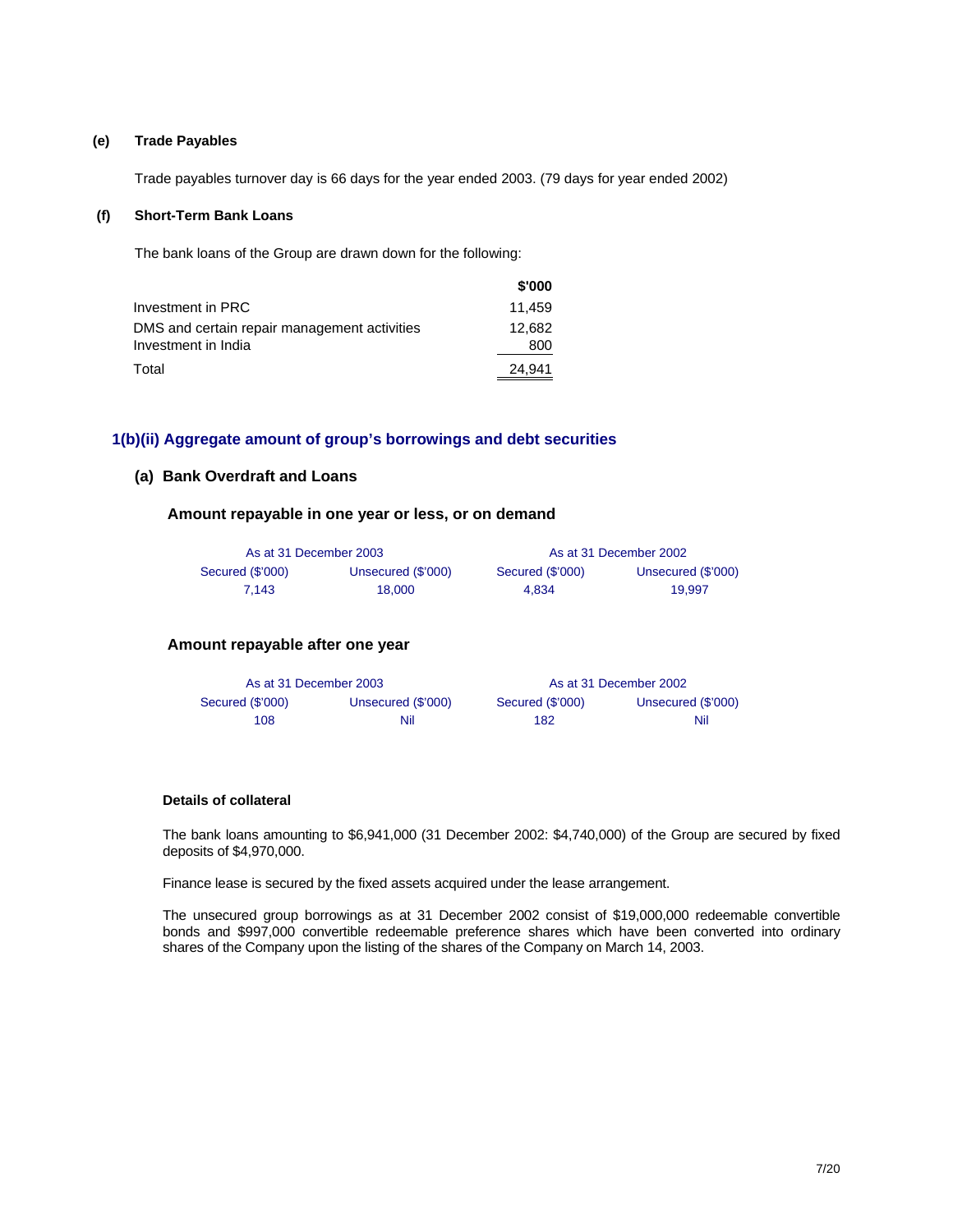## **1(c) A cash flow statement (for the group), together with a comparative statement for the corresponding period of the immediately preceding financial year**

|                                                                                             |             | Q4-03       | Q4-02    | 2003      | 2002     |
|---------------------------------------------------------------------------------------------|-------------|-------------|----------|-----------|----------|
| Cash flows from operating activities                                                        | <b>Note</b> | \$'000      | \$'000   | \$'000    | \$'000   |
| Profit before income tax                                                                    |             | 6,332       | 4,261    | 21,436    | 15,076   |
| Adjustments for:                                                                            |             |             |          |           |          |
| Depreciation expense                                                                        |             | 771         | 407      | 2,609     | 1,887    |
| Interest expense                                                                            |             | 63          | 149      | 224       | 2,342    |
| Interest income                                                                             |             | (48)        |          | (167)     | (34)     |
| (Gain) Loss on disposal of plant and equipment                                              |             | 2           | 6        | (2)       | 74       |
| Gain on disposal of subsidiary                                                              |             | (20)        |          | (20)      |          |
| Fixed assets written off<br>Amortisation of goodwill on consolidation and other<br>goodwill |             | (19)<br>194 | 155      | 714       | 523      |
| Operating profit before working capital changes                                             |             | 7,275       | 4,978    | 24,794    | 19,868   |
| Trade receivables                                                                           | A           | (1,773)     | (5,676)  | (5,079)   | (8, 190) |
| Other receivables and prepayments                                                           | А           | 5,606       | (688)    | (1,038)   | (5,926)  |
| Inventories                                                                                 | А           | (4,231)     | (1,916)  | (5, 454)  | (4,621)  |
| Trade payables                                                                              |             | (4, 492)    | 2,807    | (2,505)   | 3,719    |
| Other payables                                                                              |             | 3,363       | 1,228    | 1,645     | 489      |
| Cash generated from operations                                                              |             | 5,748       | 733      | 12,363    | 5,339    |
| Interest received                                                                           |             | 48          |          | 167       | 34       |
| Income tax paid (refund)                                                                    |             | (1)         | 151      | (2, 476)  | (329)    |
|                                                                                             |             |             |          |           |          |
| Net cash from operating activities                                                          | A           | 5,795       | 884      | 10,054    | 5,044    |
|                                                                                             |             |             |          |           |          |
| Cash flows from investing activities:                                                       |             |             |          |           |          |
| Purchase of plant and equipment                                                             |             | (75)        | (2,208)  | (5, 742)  | (8,046)  |
| Proceeds from disposal of plant and equipment                                               |             | 171         | 654      | 175       | 817      |
| Advance payments for investments                                                            |             | (14, 412)   |          | (18, 296) |          |
| Purchase of businesses                                                                      | в           |             |          | (2, 403)  |          |
| Purchase of investments                                                                     |             |             |          | (542)     |          |
| Acquisition of subsidiary                                                                   | С           | 428         |          | 428       | (1,878)  |
| Disposal of subsidiary                                                                      | D           | (16)        |          | (16)      |          |
| Payment of deferred purchase consideration                                                  |             |             |          | (3,932)   |          |
| Net cash used in investing activities                                                       |             | (13,904)    | (1, 554) | (30, 328) | (9, 107) |
| Cash flows from financing activities:                                                       |             |             |          |           |          |
| Proceeds from issuing shares                                                                |             | (88)        |          | 27,339    |          |
| Interest paid                                                                               |             | (63)        | (149)    | (224)     | (2, 342) |
| Proceed from issuing shares to minority shareholders                                        |             | 12          |          | 231       |          |
| (Decrease) / Increase in finance lease                                                      |             | (311)       | (20)     | (406)     | (74)     |
| Payment of dividends                                                                        |             |             | (780)    |           | (780)    |
| Proceeds from short term bank loans                                                         |             | 13,071      | 2,140    | 20,201    | 4,740    |
| Net cash from financing activities                                                          |             | 12,621      | 1,191    | 47,141    | 1,544    |
| Net effect of exchange rate changes in                                                      |             |             |          |           |          |
| consolidating subsidiaries                                                                  |             | (589)       | (543)    | (1,009)   | (435)    |
| Net increase in cash                                                                        |             | 3,923       | (22)     | 25,858    | (2,954)  |
| Balance at beginning of period/year                                                         |             | 28,717      | 6,804    | 6,782     | 9,736    |
| Balance at end of period/ year                                                              | Е           | 32,640      | 6,782    | 32,640    | 6,782    |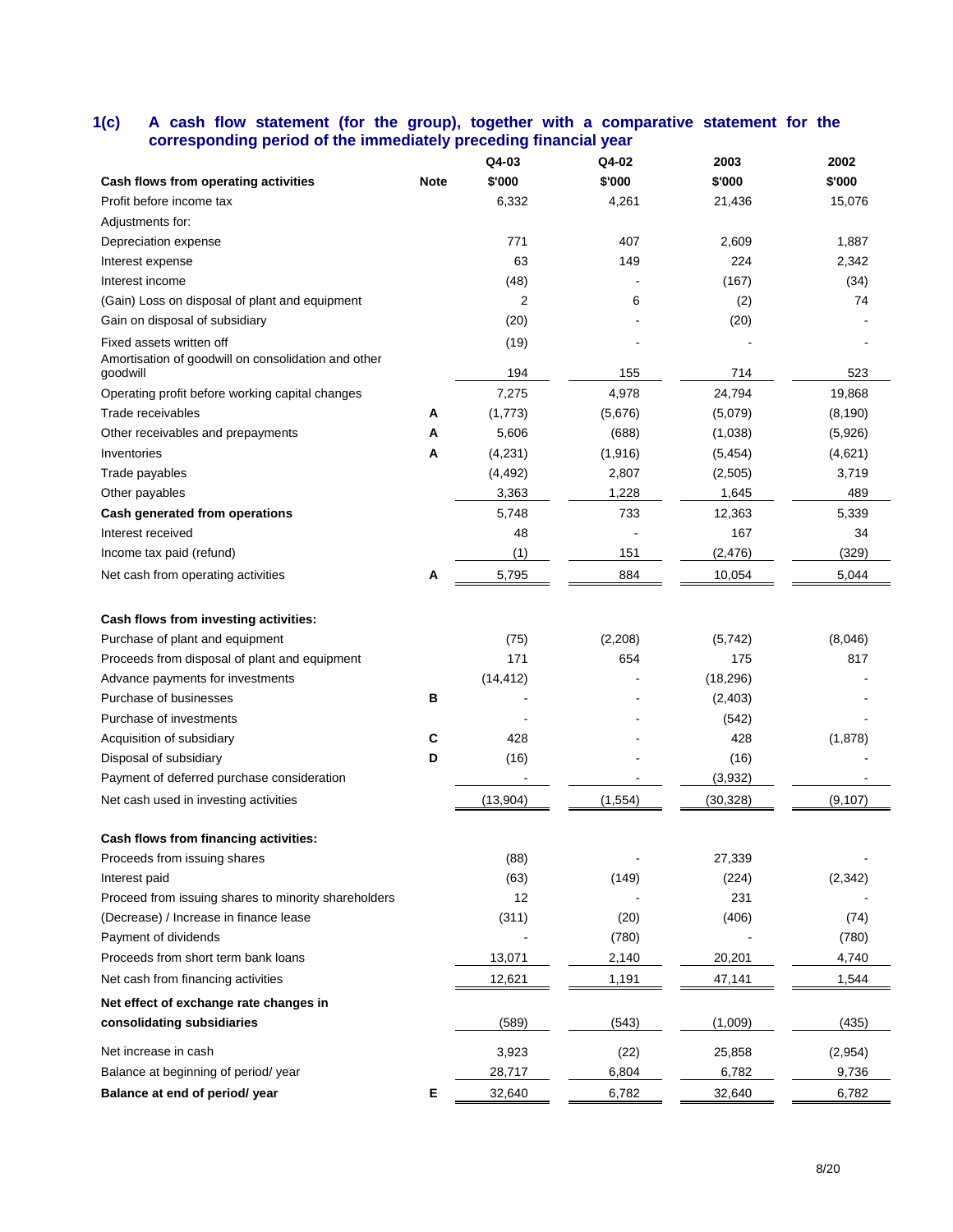## **Notes to the consolidated cash flow statements**

A. Included in the cash flow from operating activities for the year ended 31 December 2003 are the following working capital:

|                                                                     | \$'000 |
|---------------------------------------------------------------------|--------|
| Trade receivables arising from DMS                                  | 6,803  |
| Other receivables arising from certain repair management activities | 1.467  |
| Stocks for DMS operations                                           | 5.276  |
|                                                                     | 13.546 |

The net cash flow from operating activities would have been as follows without the above activities that are financed by loan.

|                                                                     | $Q1-03$ | $Q2-03$  | $Q3-03$ | $Q4-03$ | 2003   |
|---------------------------------------------------------------------|---------|----------|---------|---------|--------|
| Net cash from operating activities<br>(per cash flow statement)     | 3.071   | (1, 188) | 2.376   | 5.795   | 10,054 |
| Loan undertaken for DMS<br>and certain repair management activities | 1.126   | 4.759    | 3.873   | 2.924   | 12,682 |
| Adjusted net cash from operating activities                         | 4.197   | 3.571    | 6.249   | 8.719   | 22,736 |

#### B. This relates to the purchase of businesses in Singapore, Vietnam and Australia.

#### C. Summary of the effects of acquisition of subsidiary:

|                                                          | 2003     | 2002    |
|----------------------------------------------------------|----------|---------|
|                                                          | \$'000   | \$'000  |
| Cash                                                     | 428      | 186     |
| Other current assets                                     | 3,126    | 586     |
| <b>Current liabilities</b>                               | (5, 125) | (182)   |
| Net current liabilities (assets)                         | (1,571)  | 590     |
| Non-current assets                                       | 940      | 133     |
| Goodwill on acquisition of subsidiaries                  | 631      | 5,295   |
| Minority interests share in net assets                   |          | (181)   |
| Purchase consideration discharged by cash<br>Less:       |          | 5.837   |
| Deferred consideration                                   |          | (3,773) |
| Less: Cash of acquired subsidiaries                      | (428)    | (186)   |
| Net cash (inflow) outflow on acquisition of subsidiaries | 428      | 1,878   |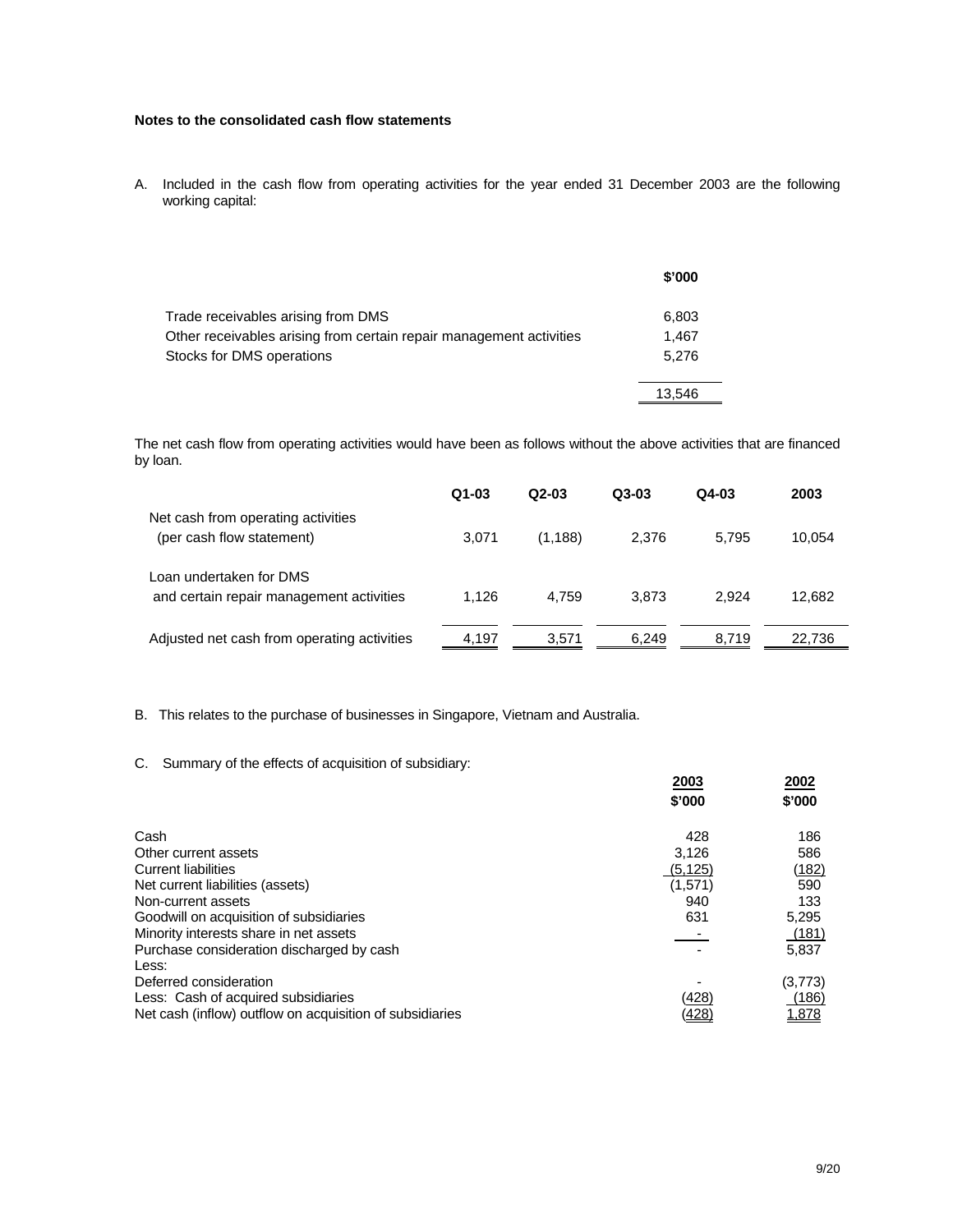D. Summary of the effects of disposal of subsidiary:

|                                            | 2003<br>\$'000 | 2002<br>\$'000 |
|--------------------------------------------|----------------|----------------|
| Cash                                       | 16             |                |
| Other current assets                       | 278            |                |
| Other current liabilities                  | (314)          |                |
| Net current liabilities                    | (20)           |                |
| Gain on disposal of subsidiary             | 20             |                |
| Less: Cash of disposed subsidiary          | <u> 16</u>     |                |
| Net cash outflow on disposal of subsidiary | <u>16</u>      |                |

E. Cash at end of financial year included in the consolidated cash flow statement comprise the following balance sheet amounts:

|                        | <u>2003</u>              | <u>2002</u> |
|------------------------|--------------------------|-------------|
|                        | \$'000                   | \$'000      |
| Cash                   | 32,640                   | 6,839       |
| <b>Bank overdrafts</b> | $\overline{\phantom{a}}$ | (57)        |
|                        | 32,640                   | 6,782       |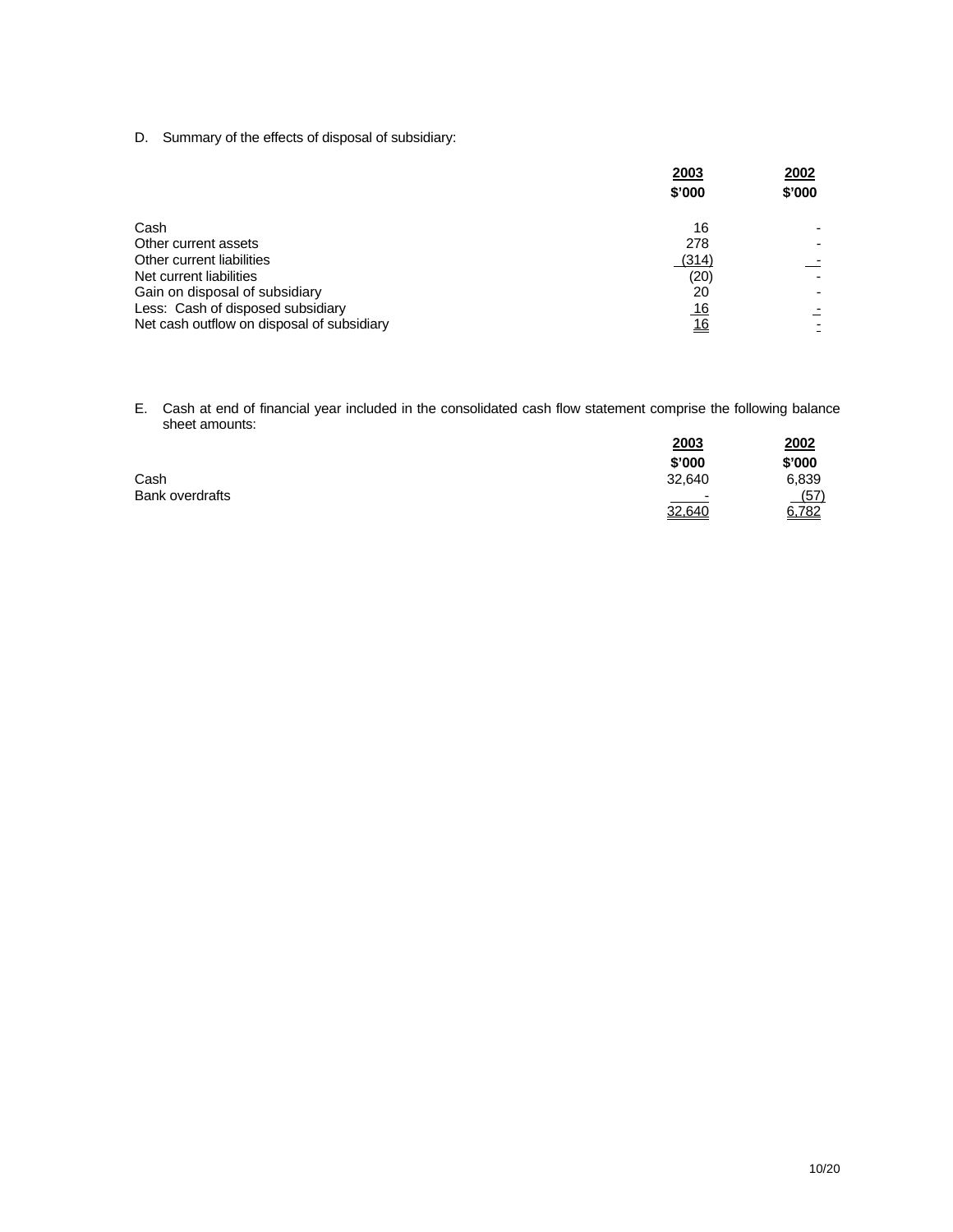## **1(d)(i) Statement (for the issuer and group) showing either (i) all changes in equity or (ii) changes in equity other than those arising from capitalisation issues and distributions to shareholders, together with a comparative statement for the corresponding period of the immediately preceding financial year**

|                                            | Issued    |            |             | Foreign     |             |         |
|--------------------------------------------|-----------|------------|-------------|-------------|-------------|---------|
|                                            | capital   | Capital    | Share       | currency    |             |         |
|                                            | (ordinary | redemption | Premium     | translation | Accumulated |         |
|                                            | shares)   | reserve    | reserve     | reserve     | profits     | Total   |
|                                            | \$'000    | \$'000     | \$'000      | \$'000      | \$'000      | \$'000  |
| Group                                      |           |            |             |             |             |         |
| Balance at January 1, 2002                 | 5,000     |            |             | 227         | 5,638       | 10,865  |
| Net profit for the year                    |           |            |             |             | 12,521      | 12,521  |
| Redemption of convertible                  |           |            |             |             |             |         |
| redeemable preference shares               |           | 22         |             |             | (22)        |         |
| Interim dividend of 20% less tax           |           |            |             |             | (780)       | (780)   |
| Foreign currency translation               |           |            |             | (526)       |             | (526)   |
| Balance at December 31, 2002               | 5,000     | 22         |             | (299)       | 17,357      | 22,080  |
| Allotment and issue of new ordinary shares |           |            |             |             |             |         |
| pursuant to pre-invitation ESOS            | 799       |            | 4,201       |             |             | 5,000   |
| Conversion of redeemable preference shares | 823       |            | 174         |             |             | 997     |
| Conversion of redeemable convertible bonds | 1,366     |            | 17,634      |             |             | 19,000  |
| Bonus issue                                | 5,591     |            |             |             | (5, 591)    |         |
| Public issue                               | 2,250     |            | 22,050      |             |             | 24,300  |
| <b>IPO Expenses</b>                        |           |            | $(1,961)^*$ |             |             | (1,961) |
| Net profit for the year                    |           |            |             |             | 21,180      | 21,180  |
| Foreign currency translation               |           |            |             | 843         |             | 843     |
| Balance at December 31, 2003               | 15,829    | 22         | 42,098      | 544         | 32,946      | 91,439  |
| Company                                    |           |            |             |             |             |         |
| Balance at January 1, 2002                 | 5,000     |            |             |             | 1,983       | 6,983   |
|                                            |           |            |             |             |             |         |
| Net profit for the year                    |           |            |             |             | 10,071      | 10,071  |
| Redemption of convertible                  |           |            |             |             |             |         |
| redeemable preference shares               |           | 22         |             |             | (22)        |         |
| Interim dividend of 20% less tax           |           |            |             |             | (780)       | (780)   |
| Balance at December 31, 2002               | 5,000     | 22         |             |             | 11,252      | 16,274  |
| Allotment and issue of new ordinary shares |           |            |             |             |             |         |
| pursuant to pre-invitation ESOS            | 799       |            | 4,201       |             |             | 5,000   |
| Conversion of redeemable preference shares | 823       |            | 174         |             |             | 997     |
| Conversion of redeemable convertible bonds | 1,366     |            | 17,634      |             |             | 19,000  |
| Bonus issue                                | 5,591     |            |             |             | (5, 591)    |         |
| Public issue                               | 2,250     |            | 22,050      |             |             | 24,300  |
| <b>IPO Expenses</b>                        |           |            | $(1,961)^*$ |             |             | (1,961) |
| Net profit for the year                    |           |            |             |             | 4,006       | 4,006   |
| Balance at December 31, 2003               | 15,829    | 22         | 42,098      |             | 9,667       | 67,616  |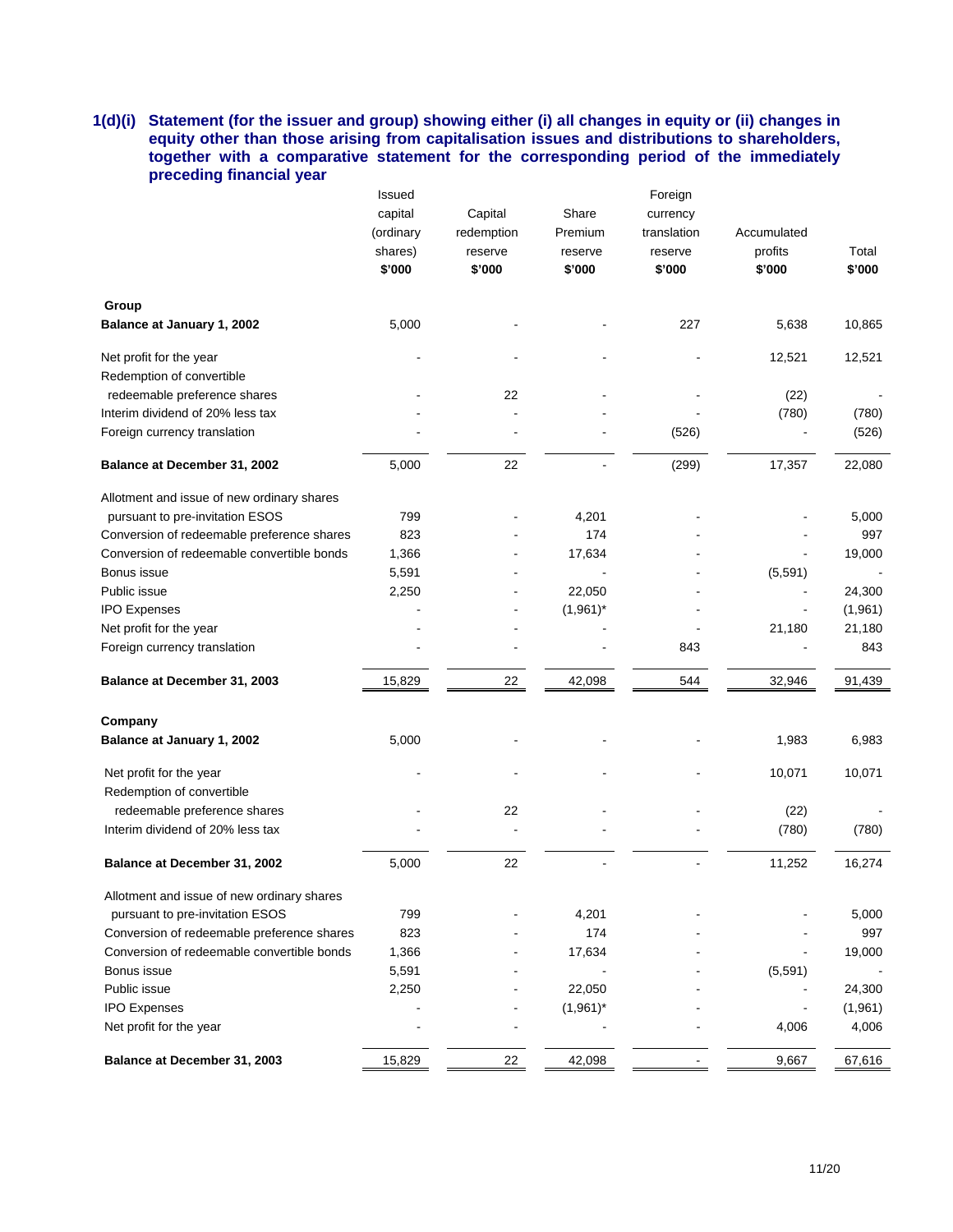**1(d)(ii) Details of any changes in the company's share capital arising from rights issue, bonus issue, share buy-backs, exercise of share options or warrants, conversion of other issues of equity securities, issue of shares for cash or as consideration for acquisition or for any other purpose since the end of the previous period reported on. State also the number of shares that may be issued on conversion of all the outstanding convertibles as at the end of the current financial period reported on and as at the end of the corresponding period of the immediately preceding financial year**

|                                                                                                                                                                                                     | 2003<br>Number of shares<br>of \$0.025 each | 2003         | 2002<br>Number of shares<br>of \$1 each | 2003<br>\$'000  | 2002<br>\$'000  |
|-----------------------------------------------------------------------------------------------------------------------------------------------------------------------------------------------------|---------------------------------------------|--------------|-----------------------------------------|-----------------|-----------------|
| Authorised:                                                                                                                                                                                         |                                             |              |                                         |                 |                 |
| Ordinary shares<br>Convertible redeemable                                                                                                                                                           | 20,000,000,000                              | 500,000,000  | 8,000,000                               | 500,000         | 8,000           |
| preference shares<br>Ordinary shares                                                                                                                                                                | 20,000,000,000                              | 500,000,000  | 2,000,000<br>10,000,000                 | 500,000         | 2,000<br>10,000 |
| Issued and fully paid:                                                                                                                                                                              |                                             |              |                                         |                 |                 |
| At beginning of year                                                                                                                                                                                |                                             | 5,000,000    | 5,000,000                               | 5,000           | 5,000           |
| Arising during the financial year:<br>Issuance of 798,768 ordinary<br>shares of \$1 each at \$6.26 per<br>ordinary share for cash pursuant<br>to the pre-Invitation Employee<br>Share Option Scheme |                                             | 798,768      |                                         | 799             |                 |
| Issuance of 823,019 ordinary<br>shares of \$1 each on conversion<br>of redeemable preference shares                                                                                                 |                                             | 823,019      |                                         | 823             |                 |
| Issuance of 1,365,894 ordinary<br>shares of \$1 each on conversion<br>of redeemable convertible<br>bonds                                                                                            |                                             | 1,365,894    |                                         | 1,366           |                 |
| Issuance of 5,591,377 ordinary<br>shares of \$1 each as a<br>bonus issue                                                                                                                            |                                             | 5,591,377    |                                         | 5,591           |                 |
| Sub-divided into ordinary shares<br>of \$0.025 each on the basis of<br>40 shares for every \$1.00 share                                                                                             | 543,162,320                                 | (13,579,058) |                                         |                 |                 |
| Issuance of 90,000,000 ordinary<br>shares of \$0.025 each at an issue<br>price of \$0.27 on Initial Public<br>Offering<br>At end of year                                                            | 90,000,000<br>633,162,320                   |              | 5.000.000                               | 2.250<br>15,829 | 5.000           |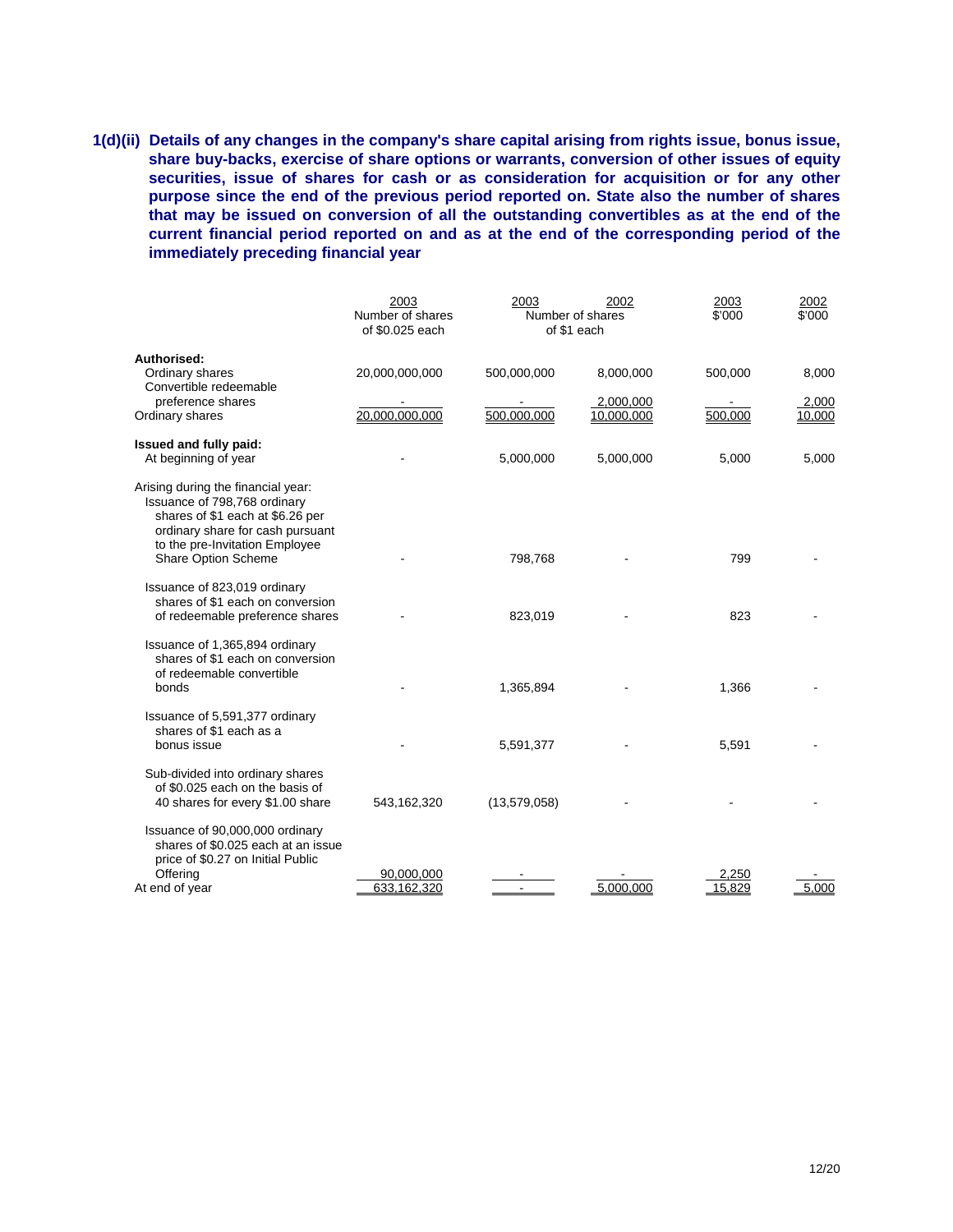|                                               | Group and Company |                |
|-----------------------------------------------|-------------------|----------------|
|                                               | 2003<br>\$'000    | 2002<br>\$'000 |
| Preference shares                             |                   |                |
| Issued and fully-paid:                        |                   |                |
| 997,473 CRPS of \$1 each at beginning of year | 997               |                |
| Conversion into ordinary shares               | (997)             | -              |
| Issue of 1,019,243 CRPS                       |                   | 1,019          |
| Cancellation of 21,770 CRPS                   |                   | (22)           |
| Shown under current liability                 |                   | 997            |

- a) During the financial year, the shareholders of the company approved an increase in the authorised share capital of the company from \$10,000,000 to \$500,000,000 divided into 500,000,000 ordinary shares of \$1.00 each and the redesignation of the existing 2,000,000 convertible redeemable preference shares of \$1.00 each in the authorised share capital as 2,000,000 ordinary shares of \$1.00 each with each redesigned ordinary share having the same rights, privileges and restrictions attached to each existing ordinary share.
- b) In 2003, pursuant to Article 50(b) of the Articles of Association of the Company, each ordinary share in the authorised, issued and paid-up capital of the company was sub-divided into ordinary shares of \$0.025 each on the basis of 40 shares for every one existing ordinary share, resulting in an authorised share capital of \$500,000,000 comprising 20,000,000,000 ordinary shares.
- c) The ACCS Share Option Scheme 2003 (the "Scheme") was approved and adopted by members at the Extraordinary General Meeting held on 13 January 2003. The price at which a participant of the Scheme shall subscribe for each share upon the exercise of an option was determined based on the average closing prices of the shares for each of the last five market days immediately preceding the date of grant of the options ("Date of Grant"). The vesting period of the options commences on the date not earlier than the first anniversary of the Date of Grant and expires on the tenth anniversary of the Date of Grant.

The share options granted and exercised during the financial year and share options outstanding as at December 31, 2003 under the 2003 Scheme were as follows:

| Date of grant               | Balance at<br>January 1,<br>2003 or<br>later at date<br>of grant | Exercised            | Lapsed/<br>Cancelled | Balance at<br>December<br>31, 2003 | Subscription<br>price | Expiry date               |
|-----------------------------|------------------------------------------------------------------|----------------------|----------------------|------------------------------------|-----------------------|---------------------------|
| September 17, 20039,500,000 |                                                                  | <u>and the state</u> | <u>(130,000)</u>     | 9,370,000                          |                       | \$0.60 September 16, 2013 |

## **2. Whether the figures have been audited, or reviewed and in accordance with which standard (e.g. the Singapore Standard on Auditing 910 (Engagements to Review Financial Statements), or an equivalent standard)**

The figures have not been audited or reviewed by auditors

**3. Where the figures have been audited or reviewed, the auditors' report (including any qualifications or emphasis of matter)** 

Not applicable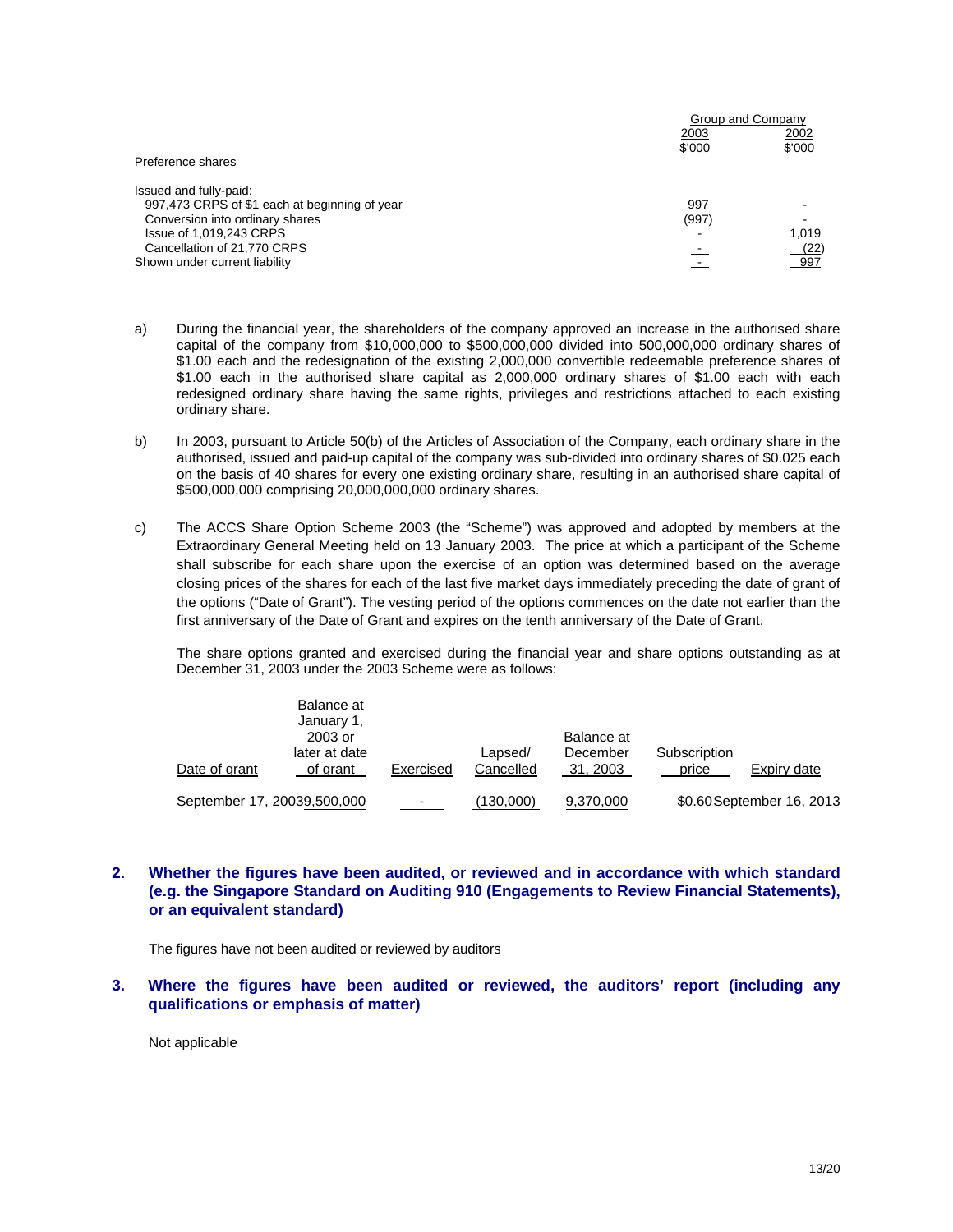**4. Whether the same accounting policies and methods of computation as in the issuer's most recently audited annual financial statements have been applied** 

Applied consistently

**5. If there are any changes in the accounting policies and methods of computation, including any required by an accounting standard, what has changed, as well as the reasons for, and the effect of, the change** 

Not applicable

**6. Earnings per ordinary share of the group for the current period reported on and the corresponding period of the immediately preceding financial year, after deducting any provision for preference dividends** 

|                                                                        | 2003 | 2002                  |
|------------------------------------------------------------------------|------|-----------------------|
| EPS (based on consolidated net profit attributable to<br>shareholders) |      |                       |
| - basic                                                                |      | 3.44 cents 2.31 cents |
| - fully diluted                                                        |      | 3.44 cents 2.31 cents |
|                                                                        |      |                       |

Basic earnings per ordinary share is computed based on the weighted average number of shares in issue during the period of 615,162,320 (31 December 2002: pre invitation share capital of 543,162,320 shares) of \$0.025 each.

Fully diluted earnings per ordinary share is computed based on the weighted average number of shares during the period adjusted for the effect of all potential dilutive ordinary shares of 615,608,510 (31 December 2002: pre invitational share capital of 543,162,320 ) of \$0.025 each

## **7. Net asset value (for the issuer and group) per ordinary share based on issued share capital of the issuer at the end of the (a) current period reported on and (b) immediately preceding financial year**

|                                           | Group          |            |                | Company    |  |
|-------------------------------------------|----------------|------------|----------------|------------|--|
|                                           | 2003           | 2002       | 2003           | 2002       |  |
| Net Tangible Assets Value (NTA) per share | 12.21<br>cents | 3.33 cents | 10.52<br>cents | 4.79 cents |  |

The NTA per Share as at 31 December 2003 has been calculated based on 633,162,320 ordinary shares of \$0.025 each as at 31 December 2003. The NTA per share for 31 December 2002 has been calculated based on the equivalent share capital of 340,000,000 shares which is derived from 5,000,000 ordinary shares of \$1.00 each as at 31 December 2002 and as adjusted for the bonus share issue of 0.7 ordinary share for every one ordinary share of \$1.00 each and the subdivision of one ordinary share of \$1.00 each into 40 Shares each thereon.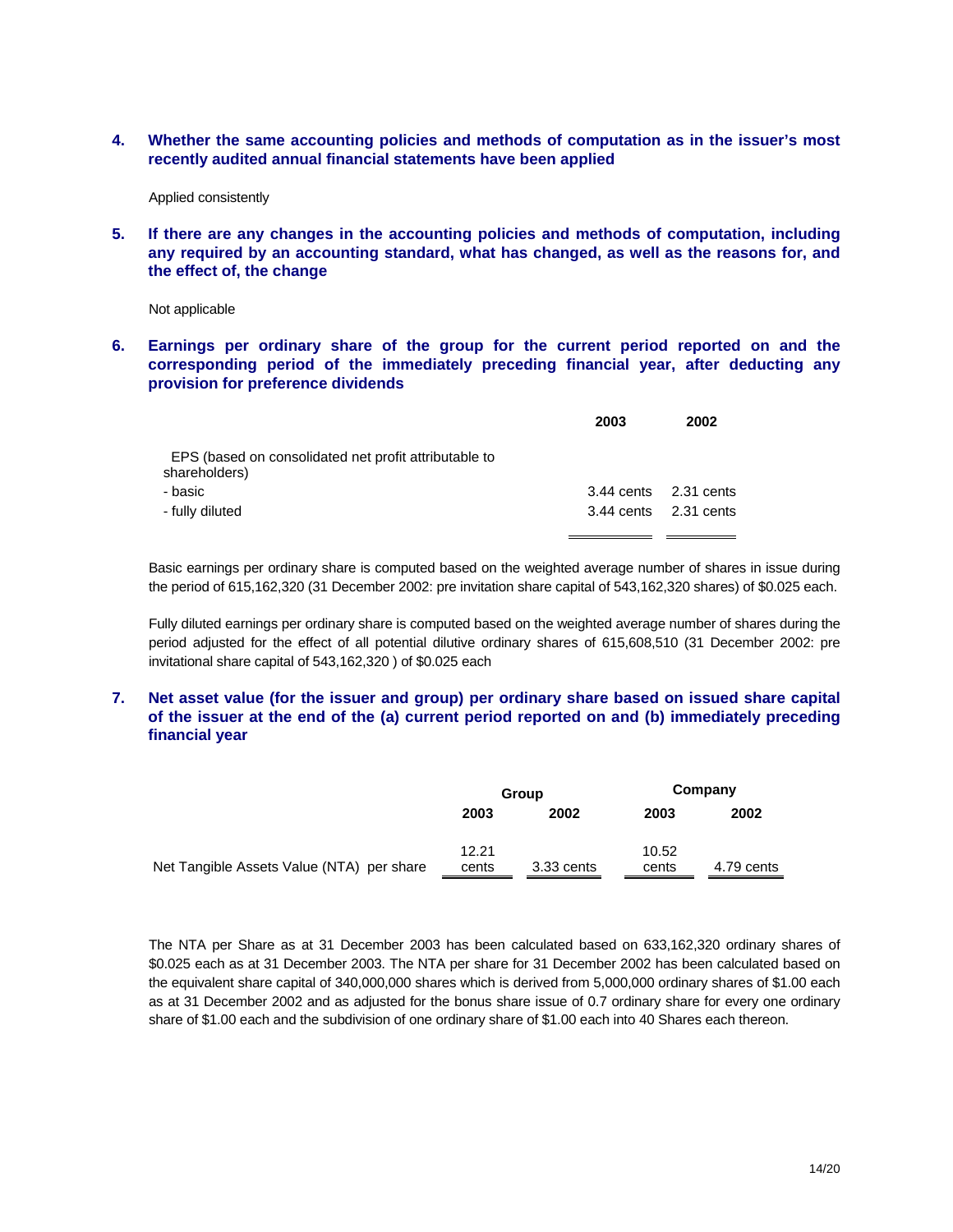**8. A review of the performance of the group, to the extent necessary for a reasonable understanding of the group's business. The review must discuss any significant factors that affected the turnover, costs, and earnings of the group for the current financial period reported on, including (where applicable) seasonal or cyclical factors. It must also discuss any material factors that affected the cash flow, working capital, assets or liabilities of the group during the current financial period reported on** 

#### **Revenue**

Our Group revenue increased by \$30.7 million, from \$70.0 million for the year ended 31 December 2002 to \$100.7 million for the year ended 31 December 2003.

The increase in revenue for the year ended 31 December 2003 was mainly attributable to an increase in the volume of our business as we had established an additional 122 centres in 2003, providing us with a total network of 220 centres as at 31 December 2003 (98 as at 31 December 2002). In addition, the increase in revenue was also due to increase in business volume from the existing centers, new refurbishment projects and more DMS activities undertaken by us during the year.

The increase in revenue for South Asia region is mainly due to more DMS activities undertaken, new refurbishment projects and increase in the number of centers from 45 in 2002 to 92 in 2003.

The increase in revenue for South Pacific region is due to the acquisition of a subsidiary.

#### **Profit before income tax**

For the year ended 31 December 2003, our group profit before income tax increased by \$6.4 million due mainly to the increase in revenue as highlighted under the paragraph above and also increase in other operating income mainly arising from higher management and advisory fee, royalty income and foreign exchange gain. In particular, the profit before income tax contribution was mainly contributed by South Asia.

However, the percentage of spare parts consumed to revenue for 2003 has increased to 41% from 35% in 2002 due to increase in DMS revenue whereby gross margin for DMS income is lower as compared to the normal after market service activities.

The Group's profit before tax margin for FY2003 remained relatively constant at approximately 21%. The higher net profit margin in FY2003 arose mainly from the income tax write back as explained under 1(a)(iv).

The operating loss of the Group's South Pacific operations were mainly due to restructuring costs and set-up costs associated with the establishment of new service centres in FY 2003.

#### **Cash flows**

Please refer to notes for cash flow.

#### **9. Where a forecast, or a prospect statement, has been previously disclosed to shareholders, any variance between it and the actual results**

Not applicable.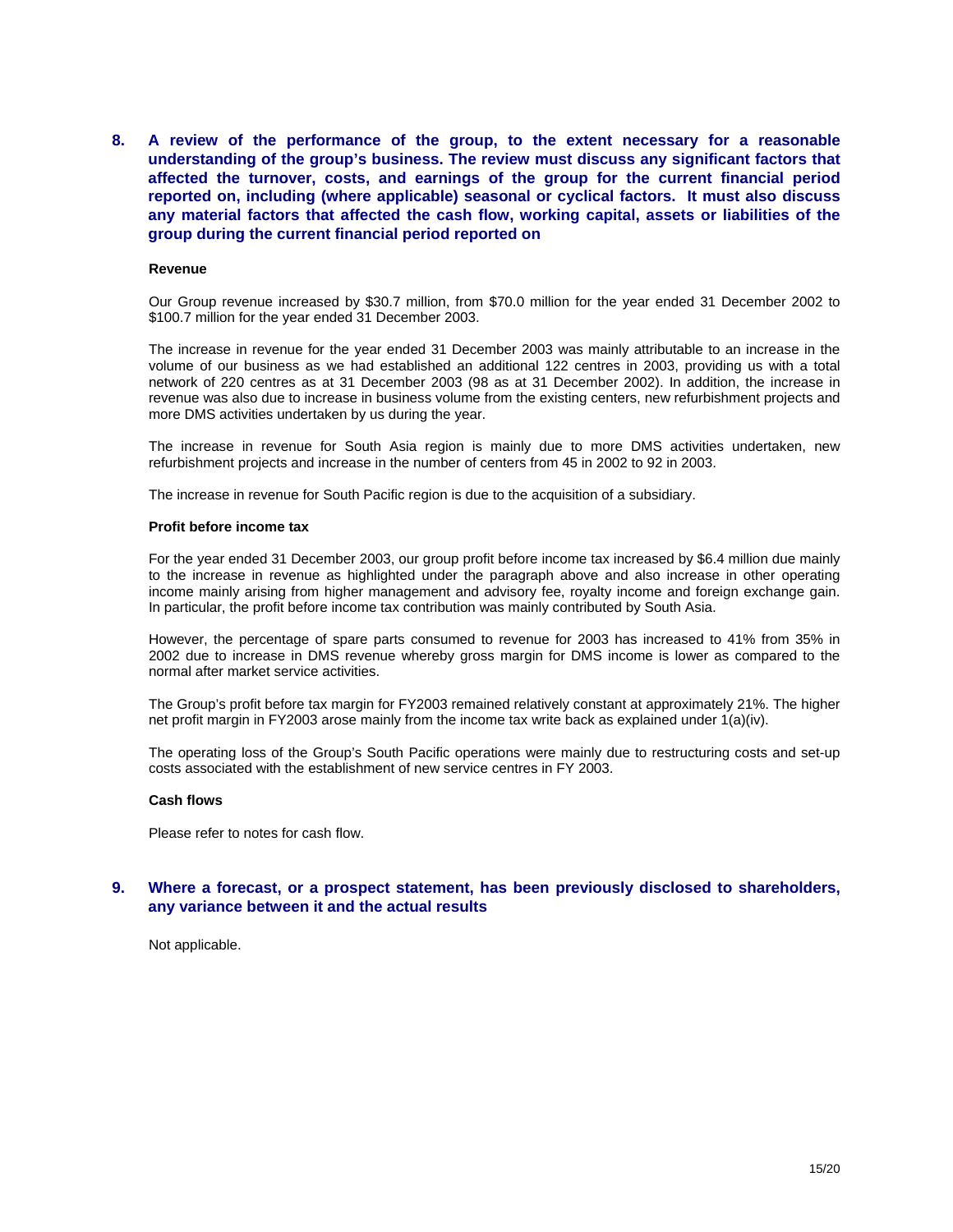## **10. A commentary at the date of the announcement of the competitive conditions of the industry in which the group operates and any known factors or events that may affect the group in the next reporting period and the next 12 months**

In the fourth quarter of 2003, the Group continued to expand its regional network, from 160 service centres as at 30 September 2003 to 220 service centres as at 31 December 2003.

|                              | As at 30 September<br>2003 | As at 31 December<br>2003 |
|------------------------------|----------------------------|---------------------------|
| <b>Brands</b>                | 21                         | 24                        |
| <b>Service Centres</b>       | 160                        | 220                       |
| Repair Management<br>Centres | 168                        | 168                       |
| Countries/Territories        | 14                         | 14                        |
| Cities                       | 42                         | 48                        |
| Staff                        | 1.126                      | 1.266                     |

Since the end of FY2003, the Group has announced two key deals:-

- (i) the appointment by Motorola India Pvt. Ltd. ("Motorola") to provide a nationwide AMS network in India for both GSM and CDMA cellular phones. With this contract, the Group would have established a total network of more than 600 service points in India. The Group sees great growth potential for the AMS industry in India especially in view of the existing low mobile phone penetration rate and the expected rapid economic growth; and
- (ii) the expansion of the distribution management solution ("DMS") business of the Group to provide a whole suite of DMS services to key players in the telco and telco-related industry. The Group plans to seek a separate listing on the mainboard of the Singapore Exchange for this business.

The Group is also actively implementing the other projects it had secured in the last financial year, notably, the roll out of a nationwide network in Australia for Nokia and this is expected to be completed by the  $2^{nd}$  Quarter of this financial year. The financial performance of the Group's business in Australia is expected to improve in the current financial year.

The Group continues to expand its foothold in the PRC and is currently looking for strategic business partners in order to expedite the set-up of a nationwide AMS network in the PRC.

The Directors continue to see a trend of consolidation in the fragmented AMS industry in the region as well as the increasing outsourcing trend in the telco industry. The Directors believe that the Group, with its track record and extensive regional network, is poised to benefit from the current trends and remain optimistic of the Group's prospects in the next reporting period.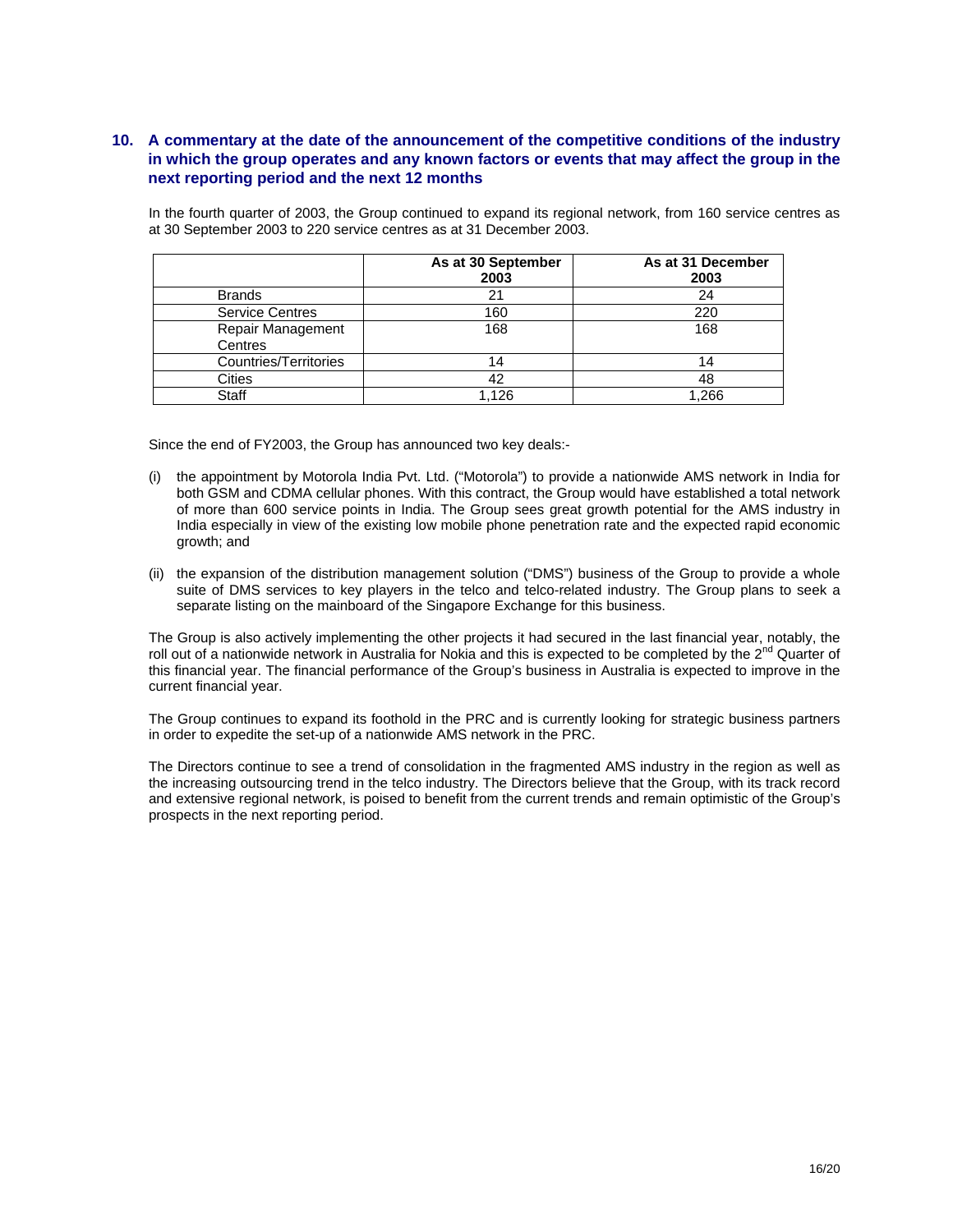## **11. Dividend**

## *(a) Current Financial Period Reported On*

Any dividend declared for the current financial period reported on?

Name of Dividend NA Dividend Type Dividend Rate Par value of shares Tax Rate

# *(b) Corresponding Period of the Immediately Preceding Financial Year*

Any dividend declared for the corresponding period of the immediately preceding financial year?

| Name of Dividend       | Ordinary            |
|------------------------|---------------------|
| Dividend Type          | Interim             |
| <b>Dividend Rate</b>   | \$0.20 per ordinary |
|                        | share               |
| Par value of shares    | \$1 each            |
| <b>Tax Rate</b>        | 22%                 |
| (c) Date payable       |                     |
| <b>NA</b>              |                     |
| (d) Books closure date |                     |
|                        |                     |

NA

## **12. If no dividend has been declared/recommended, a statement to that effect**

The directors of the Company do not recommend that a final dividend be paid.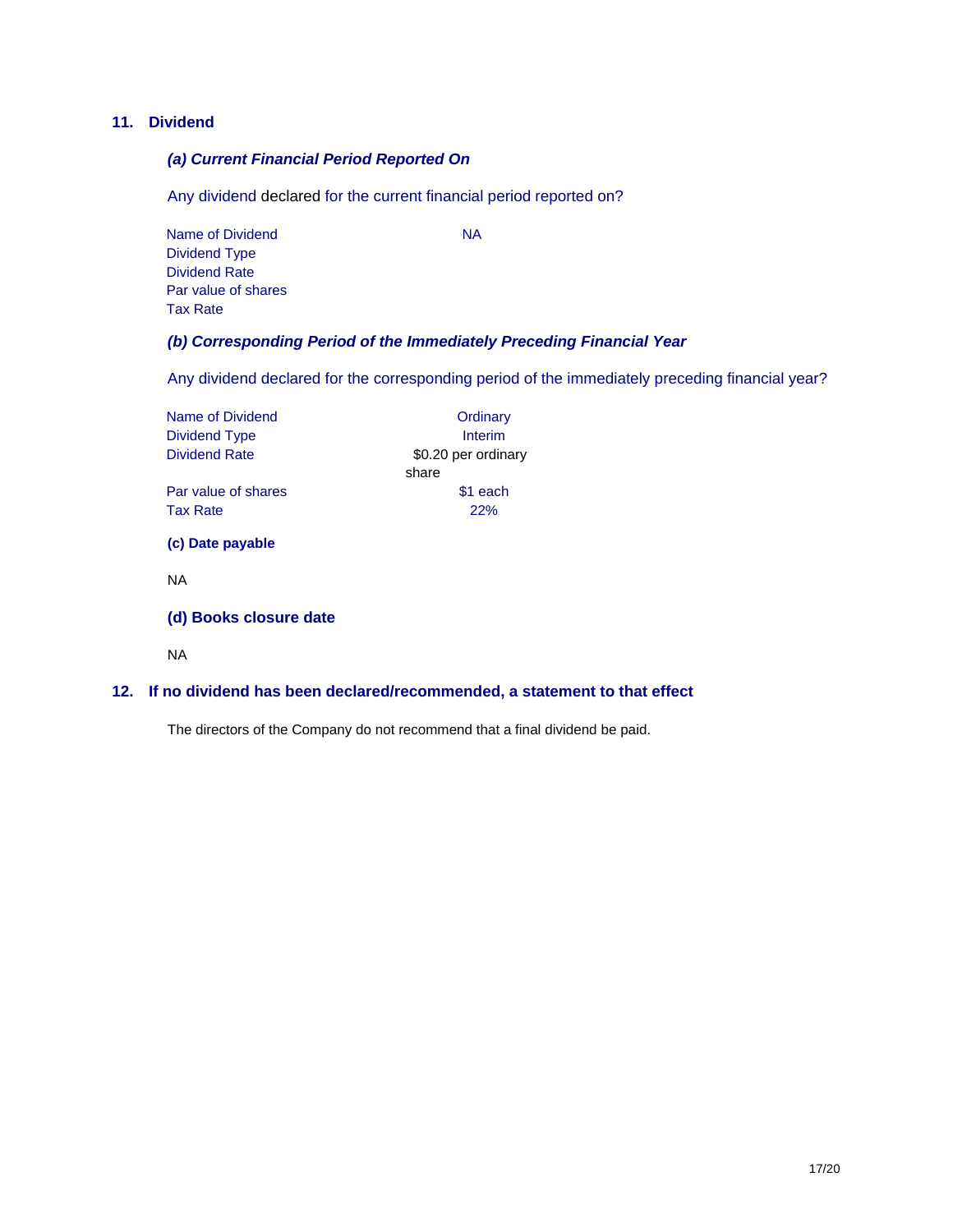## **PART II - ADDITIONAL INFORMATION REQUIRED FOR FULL YEAR ANNOUNCEMENT (This part is not applicable to Q1, Q2, Q3 or Half Year Results)**

## **13. Segmented revenue and results for business or geographical segments (of the group) in the form presented in the issuer's most recently audited annual financial statements, with comparative information for the immediately preceding year**

The segmental information for geographical regions is based on the locations of our service centres. In line with the group business strategy, the markets are currently grouped into three geographical regions, namely, South Asia, North Asia and South Pacific.

South Asia comprises Indonesia, the Philippines, Thailand, Malaysia, India, Vietnam, U.A.E and Singapore. North Asia comprises PRC (including Hong Kong SAR), Taiwan, Japan and South Korea. South Pacific comprises Australia and New Zealand.

Primary segment information for the group based on geographical segments for the year ended December 31, 2003 are as follows:

| <b>By Geographical Operations</b> | <b>South Asia</b><br>\$'000 | <b>North Asia</b><br>\$'000 | <b>South Pacific</b><br>\$'000 | Consolidated<br>\$'000 |
|-----------------------------------|-----------------------------|-----------------------------|--------------------------------|------------------------|
| 31 December 2003                  |                             |                             |                                |                        |
| <b>REVENUE</b>                    |                             |                             |                                |                        |
| External sales                    | 65,621                      | 14,235                      | 20,824                         | 100,680                |
|                                   |                             |                             |                                |                        |
| <b>RESULTS</b>                    |                             |                             |                                |                        |
| Segment profit from operations    | 21,210                      | 2,148                       | (1,698)                        | 21,660                 |
| Finance costs                     |                             |                             |                                | (224)                  |
| Profit before income tax          |                             |                             |                                | 21,436                 |
| Income tax                        |                             |                             |                                | (264)                  |
| Profit before minority interest   |                             |                             |                                | 21,172                 |
|                                   |                             |                             |                                |                        |

|                                 | <b>South Asia</b><br>\$'000 | <b>North Asia</b><br>\$'000 | <b>South Pacific</b><br>\$'000 | Consolidated<br>\$'000 |
|---------------------------------|-----------------------------|-----------------------------|--------------------------------|------------------------|
| 31 December 2002                |                             |                             |                                |                        |
| <b>REVENUE</b>                  |                             |                             |                                |                        |
| External sales                  | 39,926                      | 14,128                      | 15,938                         | 69,992                 |
|                                 |                             |                             |                                |                        |
| <b>RESULTS</b>                  |                             |                             |                                |                        |
| Segment profit from operations  | 15,419                      | 2,090                       | (91)                           | 17,418                 |
| Finance costs                   |                             |                             |                                | (2,342)                |
| Profit before income tax        |                             |                             |                                | 15,076                 |
| Income tax                      |                             |                             |                                | (2, 474)               |
| Profit before minority interest |                             |                             |                                | 12,602                 |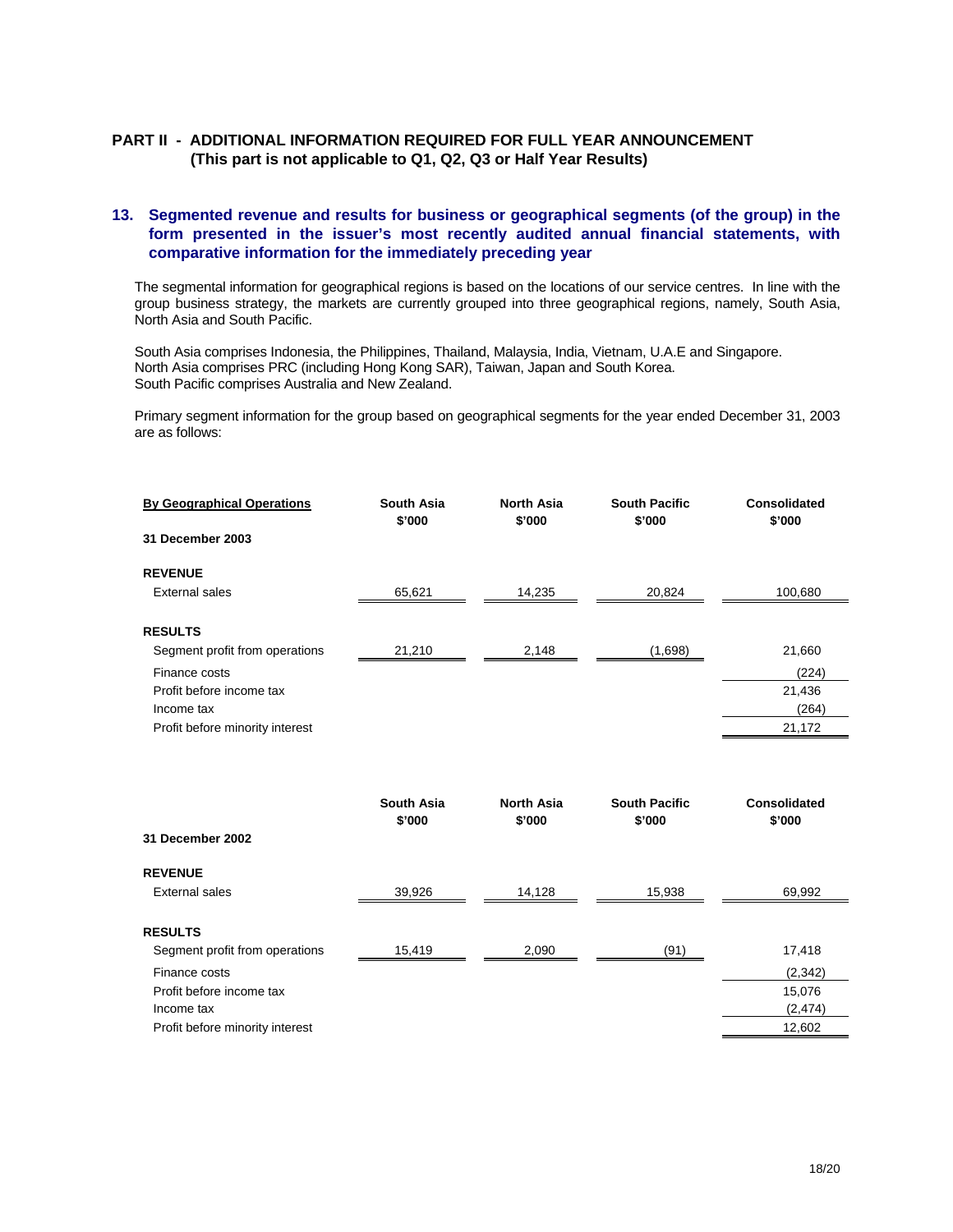#### By Business Segment

The group operates in two business segments - after-market services ("AMS") and distribution management solutions ("DMS").

Segment revenue: Segment revenue is the operating revenue reported in the group's profit and loss statement that is directly attributable to a segment and the relevant portion of such revenue that can be allocated on a reasonable basis to a segment.

Segment assets and capital expenditure: Segment assets and capital expenditure are analysed based on those assets used by a segment. Capital expenditure includes the total cost incurred to plant and equipment, and any intangible assets.

|       |         |        |         |               | Capital     |        |
|-------|---------|--------|---------|---------------|-------------|--------|
|       | Revenue |        | Assets  |               | expenditure |        |
|       | 2003    | 2002   | 2003    | 2002          | <u>2003</u> | 2002   |
|       | \$'000  | \$'000 | \$'000  | \$'000        | \$'000      | \$'000 |
|       |         |        |         |               |             |        |
| AMS   | 83.212  | 62,534 | 127.597 | 67,006        | 6,034       | 8,046  |
| DMS   | 17,468  | 7,458  | 11,551  | 4,553         |             |        |
| Total | 100,680 | 69,992 | 139,148 | <u>71,559</u> | 6,039       | 8,046  |
|       |         |        |         |               |             |        |

## **14. In the review of performance, the factors leading to any material changes in contributions to turnover and earnings by the business or geographical segments**

Refer to note 8

## **15. A breakdown of sales**

|                                                                  | 2003<br>\$'000 | 2002<br>\$'000 | %inc/(dec) |
|------------------------------------------------------------------|----------------|----------------|------------|
| Group                                                            |                |                |            |
| Sales reported for first half year                               | 38.462         | 31,279         | 23%        |
| Operating profit after tax before<br>deducting minority interest |                |                |            |
| reported for the first half                                      | 7,711          | 5.774          | 34%        |
| Sales reported for second half year                              | 62,218         | 38,713         | 61%        |
| Operating profit after tax before<br>deducting minority interest |                |                |            |
| reported for the second half                                     | 13.461         | 6.828          | 97%        |